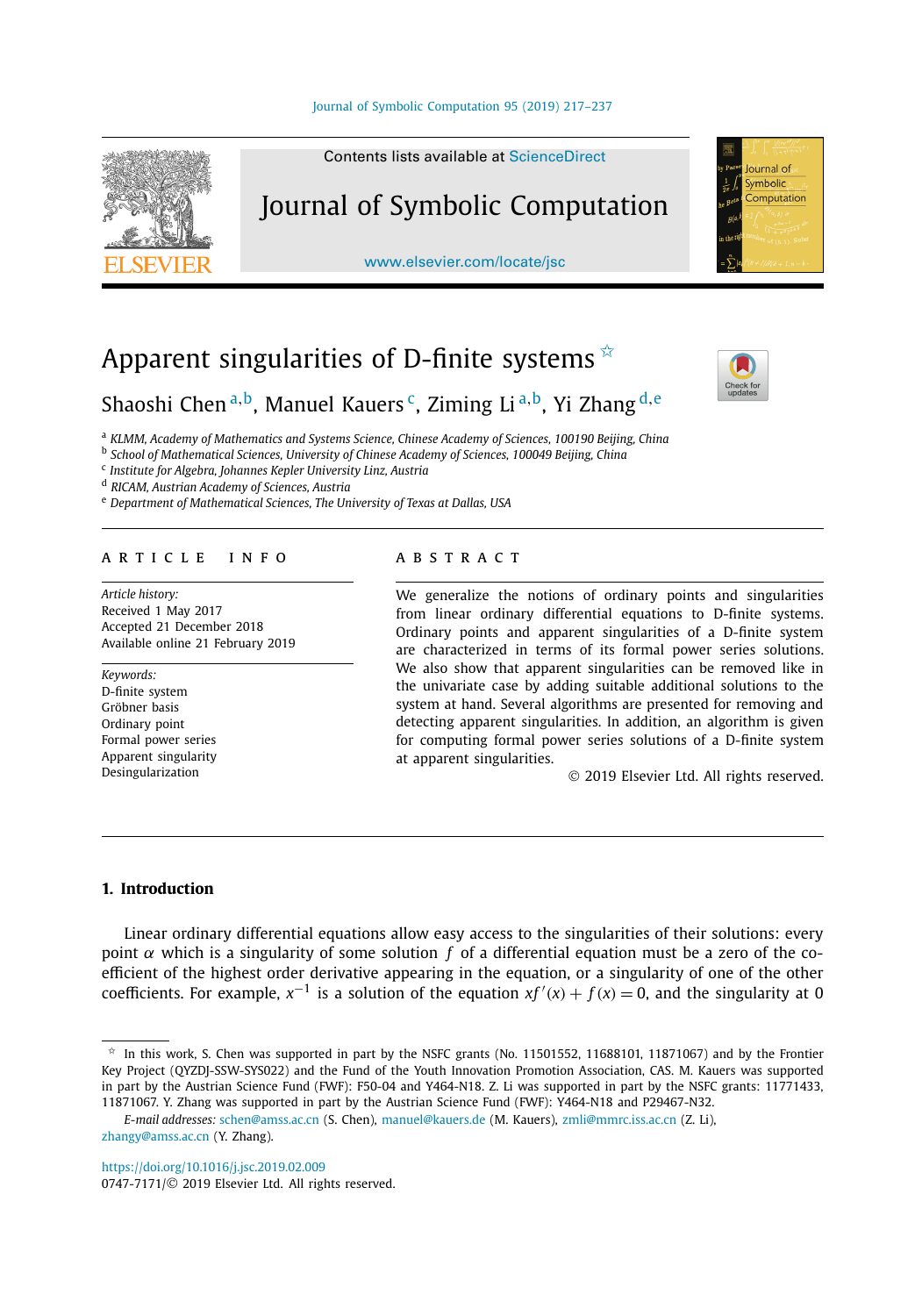is reflected by the root of the polynomial  $x$  in front of the term  $f'(x)$  in the equation. Unfortunately, the converse is not true: there may be roots of the leading coefficient which do not indicate solutions that are singular there. For example, all the solutions of the equation  $xf'(x) - 5f(x) = 0$  are constant multiples of  $x^5$ , and none of these functions is singular at 0.

For a differential equation  $p_0(x)f(x)+\cdots+p_r(x)f^{(r)}(x)=0$  with polynomial coefficients  $p_0,\ldots,p_r$ and  $p_r \neq 0$ , the roots of  $p_r$  are called the singularities of the equation. Those roots  $\alpha$  of  $p_r$  such that the equation has no solution that is singular at *α* are called *apparent*. In other words, a root *α* of  $p_r$ is apparent if the differential equation admits *r* linearly independent formal power series solutions in  $x - \alpha$ . Deciding whether a singularity is apparent is therefore the same as checking whether the equation admits a fundamental system of formal power series solutions at this point. This can be done by inspecting the so-called *indicial polynomial* of the equation at *α*: if there exists a power series solution of the form  $(x - \alpha)^{\ell} + c_{\ell+1}(x - \alpha)^{\ell+1} + \cdots$ , then  $\ell$  is a root of this polynomial.

When some singularity  $\alpha$  of an ODE is apparent, then it is always possible to construct a second ODE whose solution space contains all the solutions of the first ODE, and which does not have *α* as a singularity. This process is called desingularization. The idea can be easily explained as follows. The key observation is that a point  $\alpha$  is not a singularity if and only if the indicial polynomial at  $\alpha$ is equal to  $n(n-1)\cdots(n-r+1)$  and the ODE admits *r* linearly independent formal power series solutions in  $x - \alpha$ . As the indicial polynomial at an apparent singularity has only nonnegative integer roots, we can bring it into the required form by adding a finite number of new factors. Adding a factor *n* − *s* to the indicial polynomial amounts to adding a solution of the form  $(x - \alpha)^s + \cdots$  to the solution space, and this is an easy thing to do using well-known arithmetic of differential operators. See Abramov et al. [\(2006\)](#page-20-0); Barkatou and Maddah [\(2015\)](#page-20-0); Chen et al. [\(2016\)](#page-20-0); Ince [\(1926\)](#page-20-0); Jaroschek [\(2013\)](#page-20-0) for an expanded version of this argument and Abramov et al. [\(2006\)](#page-20-0); Abramov and van Hoeij [\(1999\)](#page-20-0); Barkatou and Jaroschek [\(2018\)](#page-20-0) for analogous algorithms for recurrence equations.

The purpose of the present paper is to generalize the two facts sketched above to the multivariate setting. Instead of a linear ODE, we consider a special class of systems of linear PDEs known as D-finite systems. For such systems, we define the notion of a singularity in terms of the polynomials appearing in them (Definition [3.1\)](#page-5-0). We show in Theorem [3.7](#page-7-0) that a point is a singularity of the system unless it admits a basis of formal power series solutions in which the starting terms are as small as possible with respect to some term order. Then a singularity is apparent if the system admits a full basis of power series solutions, the starting terms of which are not as small as possible. We then prove in Theorem [4.7](#page-9-0) that apparent singularities can be removed like in the univariate case by adding suitable additional solutions to the system at hand. The operators in the resulting system will be contained in the Weyl closure of the original ideal, but unlike Tsai [\(2000\)](#page-20-0) we cannot prove that they form a basis of the Weyl closure. Based on Theorems [3.7](#page-7-0) and [4.7,](#page-9-0) we show how to remove a given apparent singularity (Algorithms [5.11](#page-14-0) and [5.21\)](#page-17-0), and how to detect whether a given point is an apparent singularity (Algorithm [5.14\)](#page-15-0). At last, we present an algorithm for computing formal power series solutions of a D-finite system at apparent singularities. Part of materials in this paper was presented in the PhD thesis of the fourth author (Zhang, [2017\)](#page-20-0).

# **2. Preliminaries**

In this section, we recall some notions and results concerning linear partial differential operators, Gröbner bases, formal power series, solution spaces and Wronskians for D-finite systems. We also specify notation to be used in the rest of this paper.

### *2.1. Rings of differential operators*

Throughout the paper, N stands for the set of non-negative integers and  $\mathbb{Z}^+$  for the set of positive integers. For a finite set *S*, its cardinality is denoted by  $|S|$ . For a vector  $(v_1, \ldots, v_n)$ , its transpose is denoted by  $(v_1,...,v_n)^t$ . We assume that  $\mathbb K$  is a field of characteristic zero. For instance,  $\mathbb K$  is the field of complex numbers. Moreover, **0** denotes the zero vector of a finite-dimensional vector space.

Let  $\mathbb{K}[\mathbf{x}] = \mathbb{K}[x_1, \ldots, x_n]$  be the ring of usual commutative polynomials over  $\mathbb{K}$ . The quotient field of K[**x**] is denoted by K*(***x***)*. The *ring of differential operators with rational function coefficients* is denoted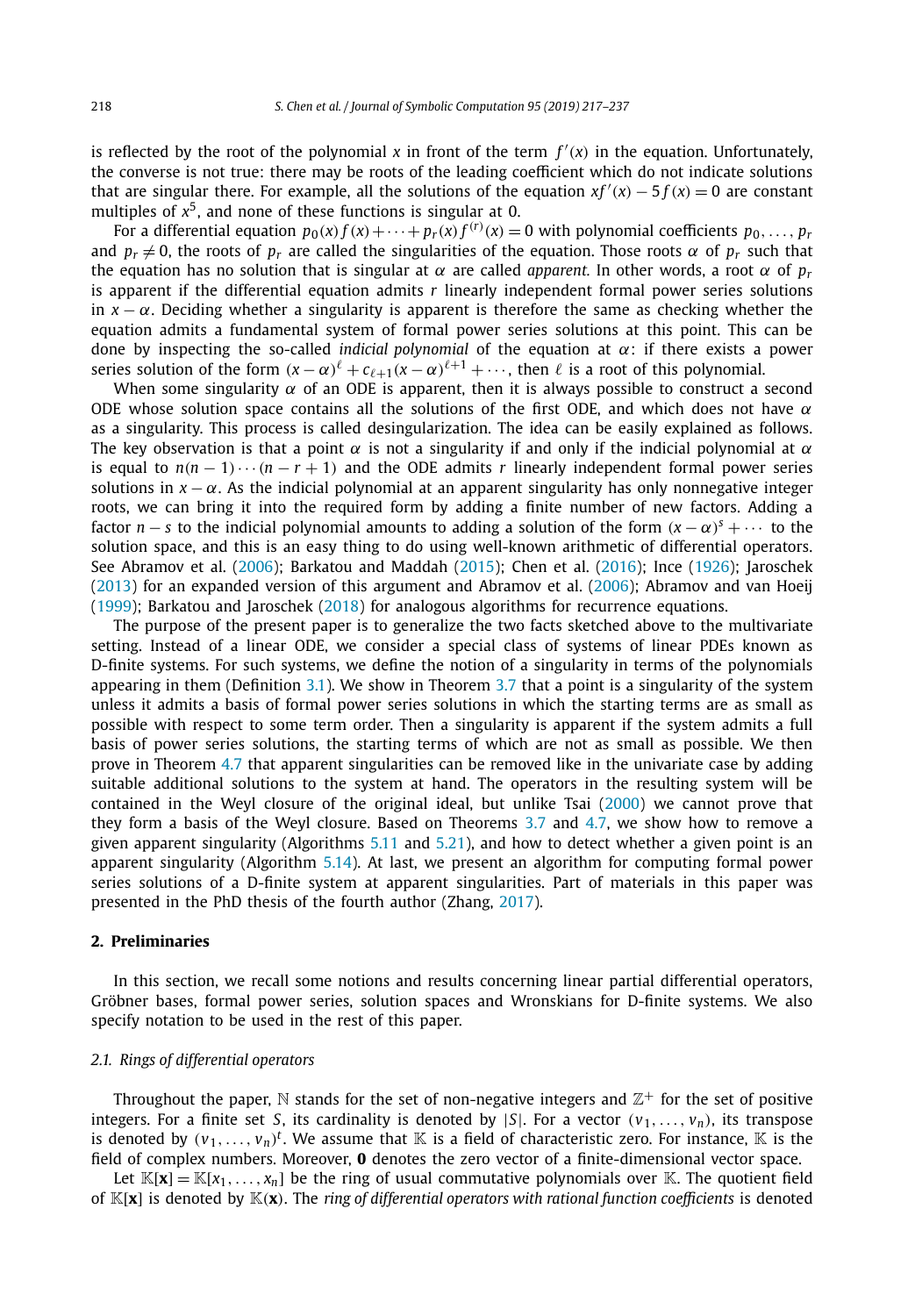<span id="page-2-0"></span>by K*(***x***)*[*∂*1*,..., ∂n*], in which addition is coefficient-wise and multiplication is defined by associativity via the commutation rules

\n- (i) 
$$
\partial_i \partial_j = \partial_j \partial_i
$$
;
\n- (ii)  $\partial_i f = f \partial_i + \frac{\partial f}{\partial x_i}$  for each  $f \in \mathbb{K}(\mathbf{x})$ ,
\n

where  $\frac{\partial f}{\partial x_i}$  is the usual derivative of *f* with respect to  $x_i$ ,  $1 \le i, j \le n$ . This ring is an Ore alge-bra (Chyzak and Salvy, [1998\)](#page-20-0) and denoted by  $\mathbb{K}(\mathbf{x})[\partial]$  for brevity.

Another ring is  $\mathbb{K}[\mathbf{x}][\mathbf{\partial}] := \mathbb{K}[x_1,\ldots,x_n][\mathbf{\partial}_1,\ldots,\mathbf{\partial}_n]$ , which is a subring of  $\mathbb{K}(\mathbf{x})[\mathbf{\partial}]$ . We call it the *ring of differential operators with polynomial coefficients* or the *Weyl algebra* (Saito et al., [1999,](#page-20-0) Section 1.1).

A left ideal *I* in K*(***x***)*[*∂*] is said to be *D-finite* if the quotient K*(***x***)*[*∂*]*/I* is a finite-dimensional vector space over  $\mathbb{K}(\mathbf{x})$ . The dimension of  $\mathbb{K}(\mathbf{x})[\partial]/I$  as a vector space over  $\mathbb{K}(\mathbf{x})$  is called the *rank* of *I* and denoted by rank(*I*). For a subset *S* of  $\mathbb{K}(x)[\partial]$ , the left ideal generated by *S* is denoted by K*(***x***)*[*∂*]*S*. For instance, let

$$
I = \mathbb{Q}(x_1, x_2)[\partial_1, \partial_2] \{ \partial_1 - 1, \partial_2 - 1 \}.
$$

Then *I* is D-finite because the quotient  $\mathbb{Q}(x_1, x_2)[\partial_1, \partial_2]/I$  is a vector space of dimension one over  $\mathbb{Q}(x_1, x_2)$ . Thus, rank $(I) = 1$ .

#### *2.2. Gröbner bases*

Gröbner bases in K*(***x***)*[*∂*] are well known (Chyzak and Salvy, [1998,](#page-20-0) Section 1.5) and implementations for them are available for example in the Maple package  $Mg$  fun by Chyzak [\(2008\)](#page-20-0) and in the Mathematica package HolonomicFunctions.m by Koutschan [\(2010\)](#page-20-0). We briefly summarize some facts about Gröbner bases in K*(***x***)*[*∂*].

We denote by T*(∂)* the commutative monoid generated by *∂*1*,..., ∂n*. An element of T*(∂)* is called a *term.* For a vector  $\mathbf{u} = (u_1, \ldots, u_n) \in \mathbb{N}^n$ , the symbol  $\partial^{\mathbf{u}}$  stands for the term  $\partial_1^{u_1} \cdots \partial_n^{u_n}$ , and  $\mathbf{u}$  is called its *exponent*. The *order* of  $\partial^{\mathbf{u}}$  is defined to be  $|\mathbf{u}| := u_1 + \cdots + u_n$ . For a nonzero operator  $P \in \mathbb{K}(\mathbf{x})[\partial]$ , the *order* of *P* is defined to be the highest order of the terms that appear in *P* effectively.

Let  $\prec$  be a monomial ordering on  $\mathbb{N}^n$  (Cox et al., [2015,](#page-20-0) Definition 1, page 55). Since there is a one-to-one correspondence between terms in  $T(\partial)$  and elements in  $\mathbb{N}^n$ , the ordering  $\prec$  on  $\mathbb{N}^n$  induces an ordering on T( $\partial$ ) with  $\partial$ **u**  $\prec \partial$ <sup>*v*</sup> if and only if **u**  $\prec$ **v**. For brevity, we fix an ordering  $\prec$  on  $\mathbb{N}^n$  in the rest of this paper, and use the graded lexicographic order with *∂*<sup>1</sup> ≺···≺ *∂<sup>n</sup>* in examples, unless otherwise stated.

For a nonzero element  $P \in K(\mathbf{x})[\partial]$ , the *head term* of P, denoted by HT(P), is the highest term appearing in *P*. The coefficient of  $HT(P)$  is called the *head* coefficient of *P* and is denoted by  $HC(P)$ . For a subset *S* of  $\mathbb{K}(x)[\partial]$ , we denote by HT(*S*) and HC(*S*) the sets of head terms and head coefficients of nonzero elements in *S*, respectively. For a left ideal *I* ⊂ K*(***x***)*[*∂*], a term is said to be *parametric* if it does not belong to HT*(I)*. The set of exponents of all parametric terms of *I* is referred to as the set of *parametric exponents* of *I* and denoted by PE*(I)*. If *I* is D-finite, then its rank is equal to |PE*(I)*|.

Given a Gröbner basis *G* of *I*, an exponent **u** belongs to PE*(I)* if and only if *∂***<sup>u</sup>** is not divisible by any term in HT*(G)*. We say that *G* is *reduced* if HT*(g)* does not divide any term appearing in *g*- for all  $g, g' \in G$  with  $g \neq g'$ .

Let *P* ∈ K[**x**][∂<sup>2</sup>] be in the form  $P = a_0 \partial^{u_0} + a_1 \partial^{u_1} + \cdots + a_m \partial^{u_m}$ , where  $a_0, \ldots, a_m$  are nonzero elements of  $\mathbb{K}[\mathbf{x}]$  and  $\mathbf{u}_0, \ldots, \mathbf{u}_m$  are distinct. We say that P is primitive if  $\gcd(a_0, a_1, \ldots, a_m) = 1$ . A Gröbner basis *G* in K*(***x***)*[*∂*] is said to be *primitive* if it is reduced and its elements are primitive in K[**x**][*∂*]. Every nontrivial left ideal in K*(***x***)*[*∂*] has a primitive Gröbner basis.

**Remark 2.1.** Assume that *G* and *G'* are two primitive Gröbner bases of a left ideal. Then HT(*G*) =  $\text{HT}(G')$ , because both *G* and *G'* are reduced. For  $g \in G$  and  $g' \in G'$  with the same head term, *g* and g' are linearly dependent over K, because they are primitive.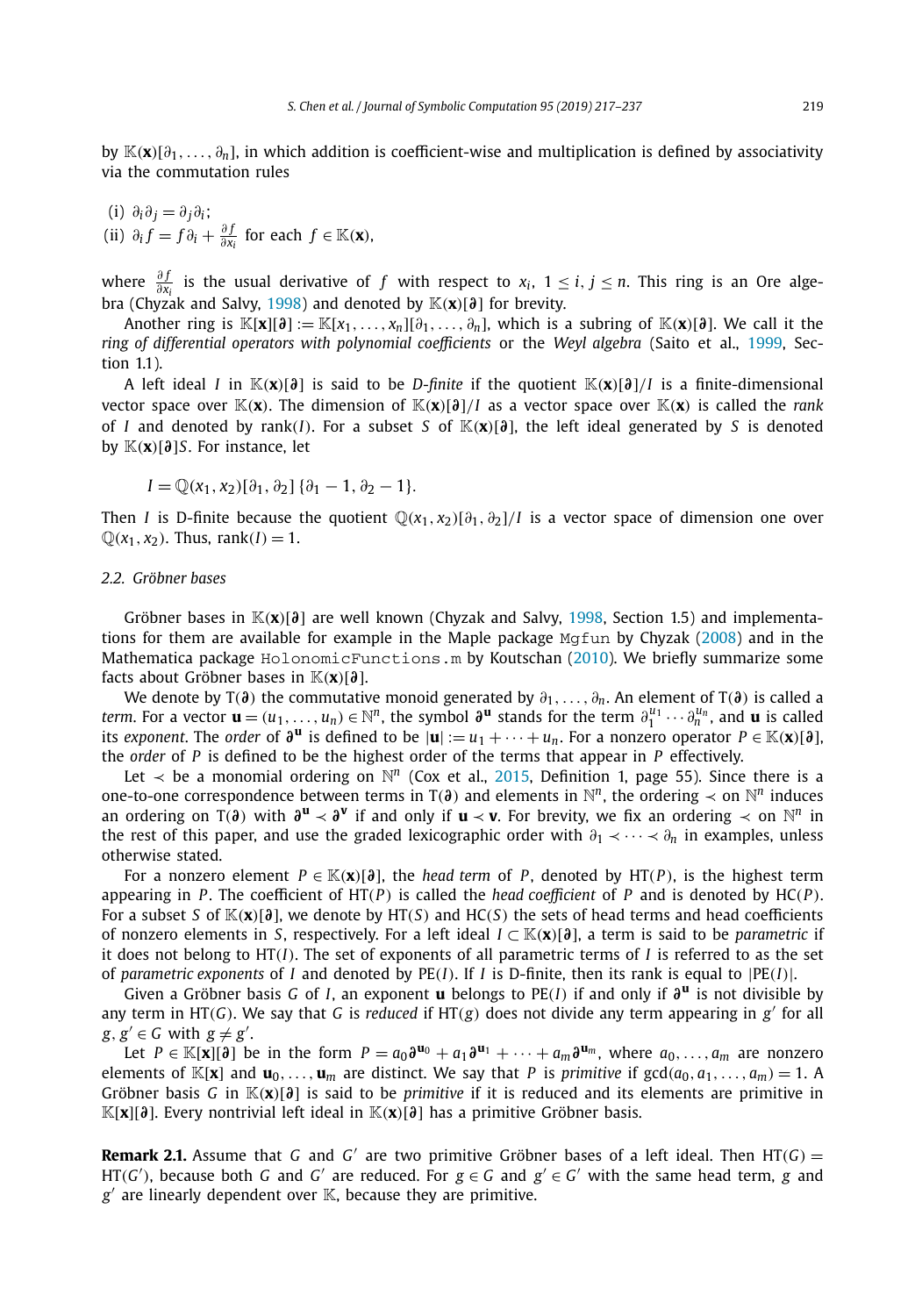### <span id="page-3-0"></span>*2.3. Formal power series*

Let  $\mathbb{K}[[x]]$  be the ring of formal power series in  $x_1, \ldots, x_n$ . For an operator  $P \in \mathbb{K}[x][\delta]$  and a series *f* ∈ K[[**x**]], the usual partial derivatives  $\frac{\partial}{\partial x_1}, \ldots, \frac{\partial}{\partial x_n}$  induce a natural action of *P* on *f*, which is denoted by  $P(f)$ . In particular,

$$
PQ(f) = P(Q(f))
$$
\n(1)

with  $Q \in \mathbb{K}[\mathbf{x}][\mathfrak{d}]$ . For  $\mathbf{u} = (u_1, \ldots, u_n) \in \mathbb{N}^n$ , the product  $(u_1!) \cdots (u_n!)$  is denoted by  $\mathbf{u}!$ , and  $x_1^{u_1} \cdots x_n^{u_n}$ by **xu**. A formal power series can always be written in the form

$$
f=\sum_{\mathbf{u}\in\mathbb{N}^n}\frac{c_{\mathbf{u}}}{\mathbf{u}!}\mathbf{x}^{\mathbf{u}},
$$

where  $c$ **u**  $\in$  K. Such a form is convenient for differentiation.

Taking the constant term  $c_0$  of a formal power series  $f$  gives rise to a ring homomorphism, which is denoted by *φ*. A direct calculation yields

$$
\phi\left(\mathbf{\partial}^{\mathbf{u}}(f)\right) = c_{\mathbf{u}},\tag{2}
$$

which allows us to determine whether a formal power series is zero by differentiating and taking constant terms, as stated in the next lemma.

**Lemma 2.2.** Let  $f \in \mathbb{K}[[x]].$  Then  $f = 0$  if and only if  $\phi\left(\mathfrak{d}^{\mathbf{u}}(f)\right) = 0$  for all  $\mathbf{u} \in \mathbb{N}^n$ .

The fixed ordering  $\le$  on  $\mathbb{N}^n$  also induces an ordering on the monoid T(**x**) generated by  $x_1, \ldots, x_n$ in the following manner: **x<sup>u</sup>** ≺ **x<sup>v</sup>** if and only if **u** ≺ **v**. The induced ordering enables us to characterize ordinary points of a D-finite ideal by formal power series.

A nonzero element  $f \in \mathbb{K}[[\mathbf{x}]]$  can be written as

 $f = \frac{c_{\mathbf{u}}}{\mathbf{u}!} \mathbf{x}^{\mathbf{u}} + \text{higher monomials with respect to } \prec,$ 

where *c***<sup>u</sup>** is a nonzero element of K. We call **u** the *initial exponent* of *f* .

For brevity, we refer to formal power series as power series in the sequel.

### *2.4. Solutions and Wronskians*

We recall some basic facts about solutions of linear partial differential polynomials in Kolchin [\(1973,](#page-20-0) Chapter IV, Section 5). The first proposition is a special case of Proposition 2 in Kolchin [\(1973,](#page-20-0) page 152).

**Proposition 2.3.** For a left ideal  $I \subset \mathbb{K}(x)[\partial]$  with rank d, there exists a differential field  $\mathbb E$  containing  $\mathbb K[[x]]$ such that the set of solutions of I in  $E$  is a d-dimensional vector space over  $C_E$ , where  $C_E$  stands for the subfield *of constants in* E*.*

Such differential fields can also be constructed by a Picard-Vessiot approach given in van der Put and Singer [\(2003,](#page-20-0) Appendix D) or Bronstein et al. [\(2005\)](#page-20-0). In the rest of this paper, we assume that  $E$ is a differential field as described in the above proposition. For a D-finite ideal *I*, the solution space of *I* in  $E$  is denoted by sol $E(F)$ .

The next proposition is a differential analog of the Nullstellensatz for D-finite ideals. It is an easy consequence of Corollary 1 in Kolchin [\(1973,](#page-20-0) page 152).

**Proposition 2.4.** Let  $V \subset \mathbb{E}$  be a d-dimensional linear subspace over  $C_{\mathbb{E}}$ . Then there exists a unique left ideal  $I \subset \mathbb{E}[\partial]$  of rank d such that  $V = sol_{\mathbb{E}}(I)$ . Furthermore, an operator P belongs to I if and only if P *annihilates every element of V .*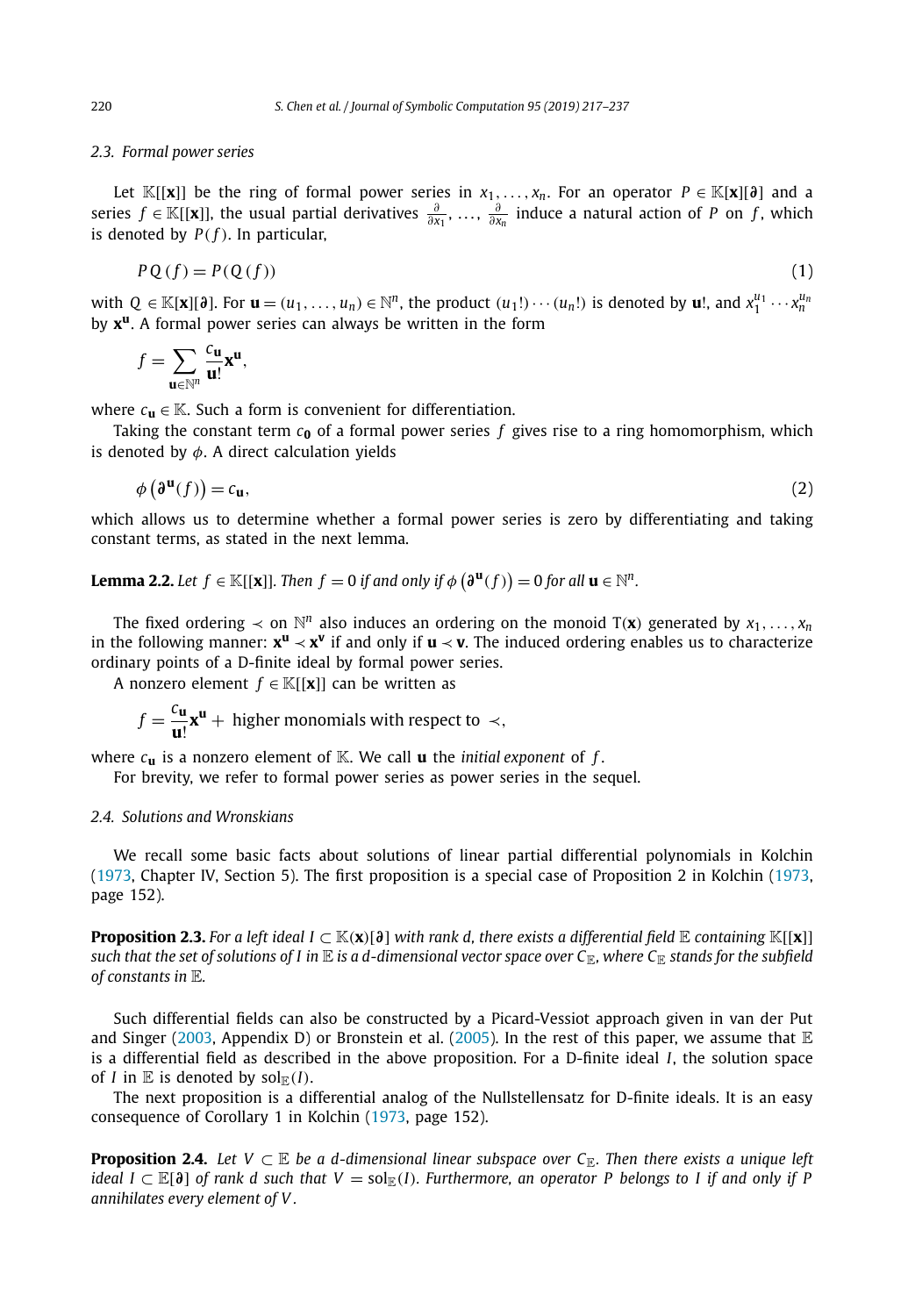<span id="page-4-0"></span>Linear dependence over the constants can be determined by Wronskian-like determinants (Kolchin, [1973,](#page-20-0) Chapter II, Theorem 1), which implies that a finite number of elements in K[[**x**]] are linearly independent over  $K$  if and only if they are linearly independent over any field of constants that contains **K**.

Wronskian-like determinants are expressed by elements of T*(∂)* via wedge notation in Li et al. [\(2002\)](#page-20-0). For  $\mathbf{v}_1, \mathbf{v}_2, \ldots, \mathbf{v}_\ell \in \mathbb{N}^n$  and  $\ell \in \mathbb{Z}^+$ , the exterior product

*∂***<sup>v</sup>**<sup>1</sup> ∧ *∂***<sup>v</sup>**<sup>2</sup> ∧···∧ *∂***<sup>v</sup>**

is defined as a  $C_{\mathbb{E}}$ -multilinear function from  $\mathbb{E}^{\ell}$  to  $\mathbb{E}$  that maps  $(z_1, \ldots, z_{\ell}) \in \mathbb{E}^{\ell}$  to:

 *∂***<sup>v</sup>**<sup>1</sup> *(z*1*) ∂***<sup>v</sup>**<sup>1</sup> *(z*2*)* ··· *∂***<sup>v</sup>**<sup>1</sup> *(z) ∂***<sup>v</sup>**<sup>2</sup> *(z*1*) ∂***<sup>v</sup>**<sup>2</sup> *(z*2*)* ··· *∂***<sup>v</sup>**<sup>2</sup> *(z) . . . . . . ... . . .*  $\partial^{V_{\ell}}(z_1)$   $\partial^{V_{\ell}}(z_2)$  ···  $\partial^{V_{\ell}}(z_{\ell})$  *.*

It follows from Theorem 1 in Kolchin [\(1973,](#page-20-0) Chapter II) that  $z_1, \ldots, z_\ell$  are linearly independent over  $C_{\mathbb{E}}$  if there exist  $\mathbf{v}_1, \ldots, \mathbf{v}_{\ell} \in \mathbb{N}^n$  such that

$$
(\partial^{\mathbf{v}_1} \wedge \cdots \wedge \partial^{\mathbf{v}_\ell})(z_1, \ldots, z_\ell) \neq 0.
$$

**Lemma 2.5.** Let  $f_1,\ldots f_\ell\in\mathbb{K}[[\mathbf{x}]]$  be nonzero power series with initial exponents  $\mathbf{u}_1,\ldots,\mathbf{u}_\ell$ . If  $\mathbf{u}_1,\ldots,\mathbf{u}_\ell$ are mutually distinct, then  $(\pmb\partial^{\bf u_1}\wedge\cdots\wedge\pmb\partial^{\bf u_\ell})(f_1,\ldots,f_\ell)$  is invertible in  $\mathbb{K}[[\pmb x]].$  In particular,  $f_1,\ldots,f_\ell$  are *linearly independent over* K*.*

**Proof.** Let  $g(\mathbf{x}) = (\partial^{\mathbf{u}_1} \wedge \cdots \wedge \partial^{\mathbf{u}_\ell}) (f_1, \ldots, f_\ell)$ . Without loss of generality, we assume that  $\mathbf{u}_1 \prec \cdots \prec \mathbf{u}_\ell$  $\mathbf{u}_\ell$ . It follows from [\(2\)](#page-3-0) that  $g(\mathbf{0})$  is an upper triangular determinant whose diagonal consists of the respective coefficients of  $\mathbf{x}^{\mathbf{u}_1}, \ldots, \mathbf{x}^{\mathbf{u}_\ell}$  in  $f_1, \ldots, f_\ell$ . So  $g(\mathbf{0})$  is a nonzero element of K. Accordingly,  $g(\mathbf{x})$  is invertible in  $\mathbb{K}[[\mathbf{x}]]$ .  $\Box$ 

The following proposition is Lemma 4 by Li et al. [\(2002\)](#page-20-0) in slightly different notation.

**Proposition 2.6.** Let I be a D-finite ideal in  $\mathbb{K}(\mathbf{x})[\partial]$  and  $PE(I) = {\mathbf{u}_1, \dots, \mathbf{u}_d}$ . Let

$$
w_I = \mathfrak{d}^{\mathbf{u}_1} \wedge \cdots \wedge \mathfrak{d}^{\mathbf{u}_d}.
$$

*Assume that*  $z_1, \ldots, z_d \in \text{sol}_{\mathbb{F}}(I)$ *.* 

- (i) The elements  $z_1, \ldots, z_d$  are linearly independent over  $C_{\mathbb{E}}$  if and only if  $w_1(z_1, \ldots, z_d)$  is nonzero.
- (ii) Let G be a reduced Gröbner basis of I, and  $\partial^V$  be the head term of an element g of G. Assume further that  $z_1, \ldots, z_d$  *are linearly independent over*  $C_{\mathbb{F}}$ *. Set* **z** *to be*  $(z_1, \ldots, z_d)$  *and*

$$
(w_I \wedge \partial^{\mathbf{v}})(\mathbf{z},\cdot) = \begin{vmatrix} \partial^{\mathbf{u}_1}(z_1) & \partial^{\mathbf{u}_1}(z_2) & \cdots & \partial^{\mathbf{u}_1}(z_d) & \partial^{\mathbf{u}_1} \\ \partial^{\mathbf{u}_2}(z_1) & \partial^{\mathbf{u}_2}(z_2) & \cdots & \partial^{\mathbf{u}_2}(z_d) & \partial^{\mathbf{u}_2} \\ \vdots & \vdots & & \vdots & \vdots \\ \partial^{\mathbf{u}_d}(z_1) & \partial^{\mathbf{u}_d}(z_2) & \cdots & \partial^{\mathbf{u}_d}(z_d) & \partial^{\mathbf{u}_d} \\ \partial^{\mathbf{v}}(z_1) & \partial^{\mathbf{v}}(z_2) & \cdots & \partial^{\mathbf{v}}(z_d) & \partial^{\mathbf{v}} \end{vmatrix},
$$

*in which the elements of* T*(∂) are placed on the right-hand side of a product. Then*

$$
w_I(z)^{-1}(w_I \wedge \partial^{\mathbf{v}}(z, \cdot)) = HC(g)^{-1}g.
$$

The above two results will be used to reconstruct a Gröbner basis from its solutions.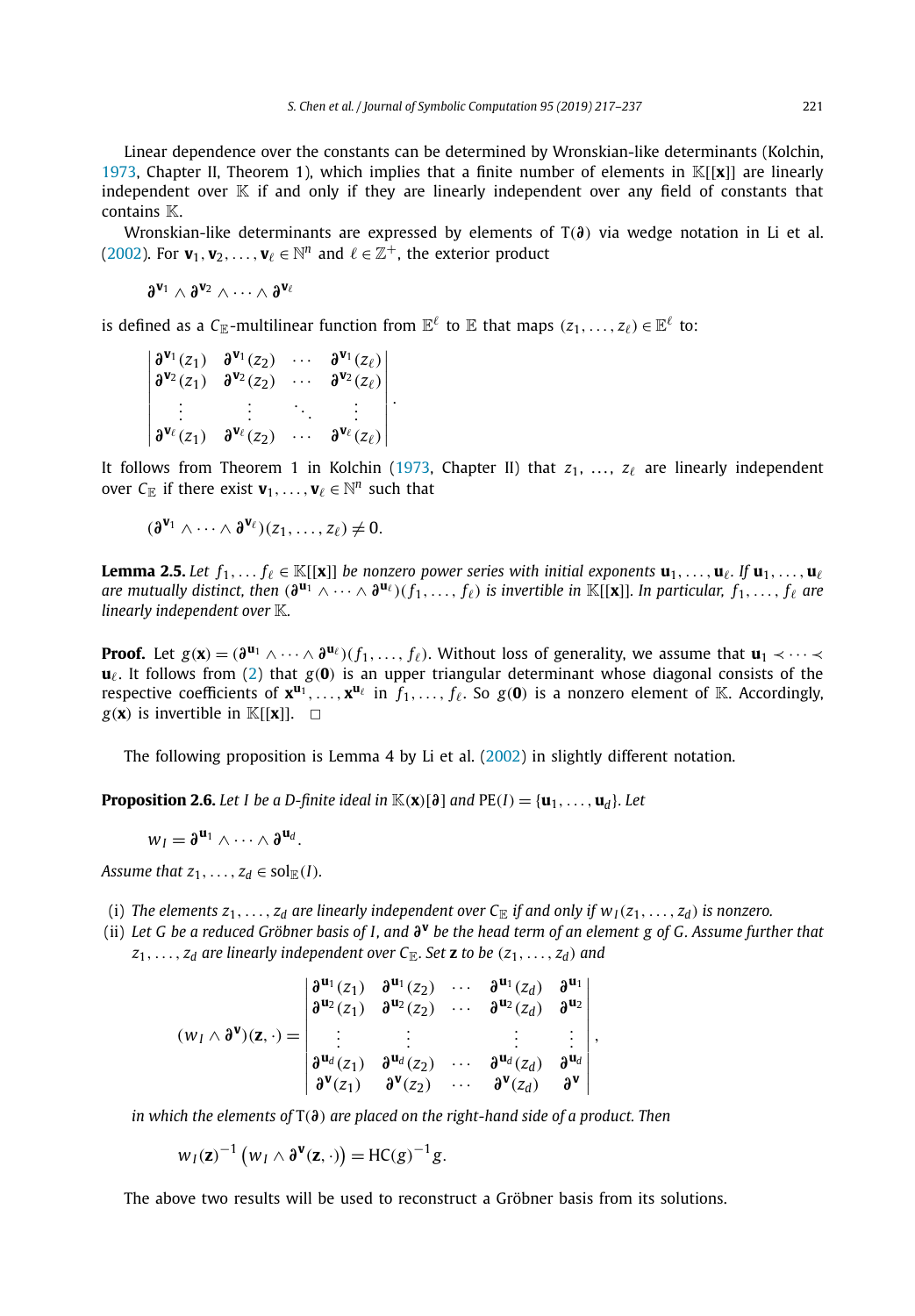#### <span id="page-5-0"></span>**3. Ordinary points and singularities**

The goal of this section is to define ordinary points and singularities of a D-finite ideal by primitive Gröbner bases, and to characterize ordinary points in terms of power series.

### *3.1. Ordinary points and singularities*

Our definitions of ordinary points and singularities are motivated by the studies of the singular locus of a differential system in Saito et al. [\(1999,](#page-20-0) page 36).

**Definition 3.1.** Let *I* be a D-finite ideal of K*(***x***)*[*∂*], and let *G* be a primitive Gröbner basis of *I*. A point  $\alpha \in \overline{\mathbb{K}}^n$  is called an *ordinary* point of *I* with respect to  $\prec$  if none of the elements in HC(*G*) vanishes at *α*. Otherwise, it is called a *singularity* of *I* with respect to ≺.

The above definition is independent of the choices of primitive Gröbner bases by Remark [2.1,](#page-2-0) and it is compatible with that by Abramov et al. [\(2006\)](#page-20-0) and Chen et al. [\(2016\)](#page-20-0) in the univariate case. For brevity, the phrase "with respect to  $\prec$ " will be omitted when we speak about ordinary points and singularities, unless we examine them with respect to different orderings.

**Example 3.2.** Let the D-finite ideal *I* be generated by  $G = \{\partial_2 - \partial_1, \partial_1^2 + 1\}$ , which is a primitive Gröbner basis. Since  $HC(G) = \{1\}$ , the ideal *I* has no singularity.

**Example 3.3.** Let the D-finite ideal *I* be generated by the primitive Gröbner basis

$$
G = \{x_1 \partial_1^2 - (x_1 x_2 - 1)\partial_1 - x_2, x_2 \partial_2 - x_1 \partial_1\}
$$

in  $\mathbb{Q}(x_1, x_2)[\partial_1, \partial_2]$ . Then HC(G) = { $x_1, x_2$ }. So the singularities of *I* are the points in { $(a, b) \in \overline{\mathbb{Q}}^2$  |  $a =$ 0 or  $b = 0$ . In particular, the origin is a singularity.

The next example illustrates that an ordinary point with respect to a term order may be a singularity with respect to another one. Such singularities are shown to be apparent (see Definition [4.1](#page-8-0) and Remark [4.4\)](#page-8-0).

**Example 3.4.** Let  $G_1 = \partial_1 + x_2\partial_2 - x_2 - 1$ ,  $G_2 = \partial_2^2 - 2\partial_2 + 1$  be two linear differential operators in  $\mathbb{K}(x_1, x_2)[\partial_1, \partial_2]$ , and  $I = \mathbb{K}(x_1, x_2)[\partial_1, \partial_2]$  {*G*<sub>1</sub>*, G*<sub>2</sub>}.

Assume that  $\prec$  is the graded lexicographic order with  $\partial_2 \prec \partial_1$ . Then  $G_1$  and  $G_2$  form a primitive Gröbner basis of *I* with  $HC({G_1, G_2}) = {1}$ . Thus, every point in  $K^2$  is an ordinary point with respect to  $\prec$ . On the other hand, assume that  $\prec$  is the graded lexicographic order with  $\partial_1 \prec \partial_2$ . Then {*G*<sub>1</sub>*, G*<sub>2</sub>} is also a primitive Gröbner basis of *I* with respect to  $\prec$ . But HC({*G*<sub>1</sub>*, G*<sub>2</sub>}) = {*x*<sub>2</sub>*,* 1}. So all points on the line  $x_2 = 0$  are singularities of *I* with respect to  $\prec$ .

#### *3.2. Characterization of ordinary points*

From now on, we focus on power series solutions of a D-finite ideal around the origin, as a point in  $K^n$  can always be translated to the origin, and we may assume that  $K$  is algebraically closed when necessary. The next proposition is a linear version of the Cauchy-Kawalevskii theorem, which is also mentioned in Saito et al. [\(1999,](#page-20-0) Theorem 1.4.19). The proof below is based on Wu [\(1989,](#page-20-0) Section 11).

**Proposition 3.5.** Let I be a left ideal of  $\mathbb{K}(x)[\partial]$ , and  $G \subset \mathbb{K}[x][\partial]$  be a Gröbner basis of I. If none of the elements in HC(G) vanishes at the origin, then I has a power series solution in  $\mathbb{K}[\{x\}]$  with initial exponent **u** *for each*  $\mathbf{u} \in PE(I)$ *.*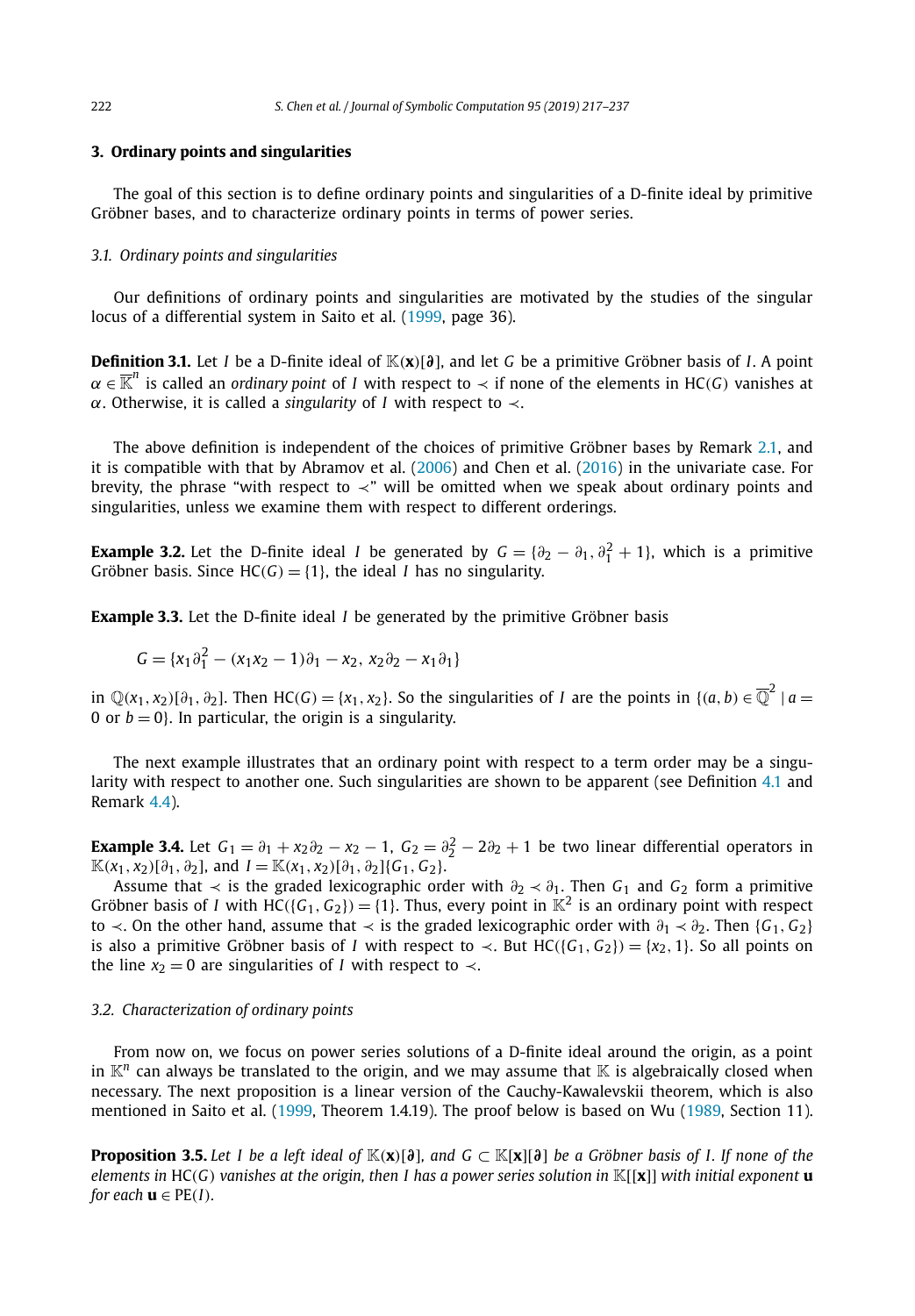<span id="page-6-0"></span>**Proof.** For **v**  $\in$   $\mathbb{N}^n$ , let  $N_v$  be the normal form of  $\partial$ <sup>**v**</sup> with respect to *G*. Then

$$
N_{\mathbf{v}} = \sum_{\mathbf{u} \in PE(I)} a_{\mathbf{u},\mathbf{v}}(\mathbf{x}) \partial^{\mathbf{u}},\tag{3}
$$

with  $a_{\bf u}$ ,  $\in$  K(**x**). Since any element of HC(*G*) does not vanish at the origin, nor does the denominator of  $a_{\mathbf{u},\mathbf{v}}(\mathbf{x})$ . It follows that each  $a_{\mathbf{u},\mathbf{v}}$  can be viewed as elements in  $\mathbb{K}[[\mathbf{x}]]$ .

We associate to each tuple  $\mathbf{u} \in PE(I)$  an arbitrary constant  $c_{\mathbf{u}} \in K$ . For a non-parametric exponent **v**, set

$$
c_{\mathbf{v}} = \sum_{\mathbf{u} \in PE(I)} a_{\mathbf{u},\mathbf{v}}(\mathbf{0}) c_{\mathbf{u}}.
$$
 (4)

Note that  $c_{\bf{v}}$  is well-defined, since there are only finitely many  $a_{\bf{u}}$ ,  $\bf{v}$ 's unequal to zero in (3). Furthermore, let *f* be the power series  $\sum_{\mathbf{v}\in\mathbb{N}^n} (c_{\mathbf{v}}/\mathbf{v}!) \mathbf{x}^{\mathbf{v}}$ . We are going to show that *f* is a solution of *I*. Assume  $G = \{G_1, \ldots, G_k\}$ . By [\(1\)](#page-3-0) and Lemma [2.2,](#page-3-0) it suffices to show the claim that, for all  $\mathbf{w} \in \mathbb{N}^n$  and  $i \in \{1, \ldots, k\},\$ 

$$
\phi\left(\mathbf{\partial}^{\mathbf{W}}\mathbf{G}_{i}(f)\right)=0,\tag{5}
$$

where  $\phi$  is the ring homomorphism from K[[**x**]] to K that takes constant terms, as described in Section [2.3.](#page-3-0)

Set  $\ell_i = HC(G_i)$  and  $\mathfrak{d}^{\mathbf{v}_i} = HT(G_i)$  for all i with  $1 \leq i \leq k$ . Note that  $\ell_i(\mathbf{x})^{-1} \in \mathbb{K}[[\mathbf{x}]]$  because  $\ell_i(\mathbf{0}) \neq \ell_i(\mathbf{0})$ 0. Moreover, assume that  $\mathbf{v}_1 \prec \cdots \prec \mathbf{v}_k$ .

We proceed by Noetherian induction on  $S = \{HT(\partial^{\mathbf{w}}G_i) | \mathbf{w} \in \mathbb{N}^n, i \in \{1,\ldots,k\}\}\$ according to the fixed term ordering. Our starting point is to prove  $\phi(G_1(f)) = 0$ , since  $\partial^{V_1}$  is the minimal element of *S*.

Note that  $\partial^{\mathbf{v}_1} = \ell_1(\mathbf{x})^{-1}G_1 + N_{\mathbf{v}_1}$ . By (3),  $\partial^{\mathbf{v}_1} = \ell_1(\mathbf{x})^{-1}G_1 + \sum_{\mathbf{u} \in PE(I)} a_{\mathbf{u},\mathbf{v}_1}(\mathbf{x})\partial^{\mathbf{u}}$ . Applying this equality to *f* and then applying *φ* to the result, we get

$$
c_{\mathbf{v}_1} = \ell_1(\mathbf{0})^{-1} \phi(G_1(f)) + \sum_{\mathbf{u} \in PE(I)} a_{\mathbf{u}, \mathbf{v}_1}(\mathbf{0}) c_{\mathbf{u}}
$$

by [\(2\)](#page-3-0). Thus,  $\ell_1(\mathbf{0})^{-1}\phi(G_1(f)) = 0$  by (4). So  $\phi(G_1(f)) = 0$ . The claim (5) holds for  $\mathbf{v}_1$ .

Let  $\mathbf{w} \in \mathbb{N}^n$  and let  $i \in \{1, ..., k\}$ . Assume that, for all  $\mathbf{v} \in \mathbb{N}^n$  and  $j \in \{1, ..., k\}$ ,

$$
\phi\left(\partial^{\mathbf{V}}\mathbf{G}_j(f)\right) = 0\tag{6}
$$

whenever HT( $\partial^{\mathbf{v}} G_i$ ) ≺ HT( $\partial^{\mathbf{w}} G_i$ ). Reducing  $\partial^{\mathbf{w}+\mathbf{v}_i}$  modulo *G*, we have

$$
\partial^{\mathbf{W}+\mathbf{v}_i} = \ell_i(\mathbf{x})^{-1} \partial^{\mathbf{W}} G_i + \left( \sum_{\mathrm{HT}(\partial^{\mathbf{V}} G_j) \prec \mathrm{HT}(\partial^{\mathbf{W}} G_i)} p_{\mathbf{v},j}(\mathbf{x}) \partial^{\mathbf{V}} G_j \right) + N_{\mathbf{W}+\mathbf{V}_i},
$$

where  $p_{v,i}(\mathbf{x}) \in \mathbb{K}[[\mathbf{x}]]$ . This is because every term in  $\partial^{\mathbf{w}+\mathbf{v}_i} - (\ell_i(\mathbf{x}))^{-1}(\partial^{\mathbf{w}}G_i)$  is lower than  $\partial^{\mathbf{w}+\mathbf{v}_i}$ and because none of  $\ell_1, \ldots, \ell_k$  vanishes at the origin. Letting the above equality act on  $f$ , and then applying  $\phi$  to the result, we see that  $\phi\left(\boldsymbol{\partial}^{\mathbf{W}+\mathbf{V}_i}(f)\right)$  equals

$$
\ell_i(\mathbf{0})^{-1}\phi(\mathbf{\partial^w}G_i(f)) + \sum_{\mathrm{HT}(\mathbf{\partial^w}G_j) \prec \mathrm{HT}(\mathbf{\partial^w}G_i)} p_{\mathbf{v},j}(\mathbf{0})\phi(\mathbf{\partial^v}G_j(f)) + \phi\left(N_{\mathbf{w}+\mathbf{v}_i}(f)\right).
$$

Then the induction hypothesis  $(6)$  implies that

$$
\phi\left(\mathbf{\partial}^{\mathbf{W}+\mathbf{V}_i}(f)\right)=\ell_i(\mathbf{0})^{-1}\phi(\mathbf{\partial}^{\mathbf{W}}G_i(f))+\phi\left(N_{\mathbf{W}+\mathbf{V}_i}(f)\right).
$$

It follows from (3) that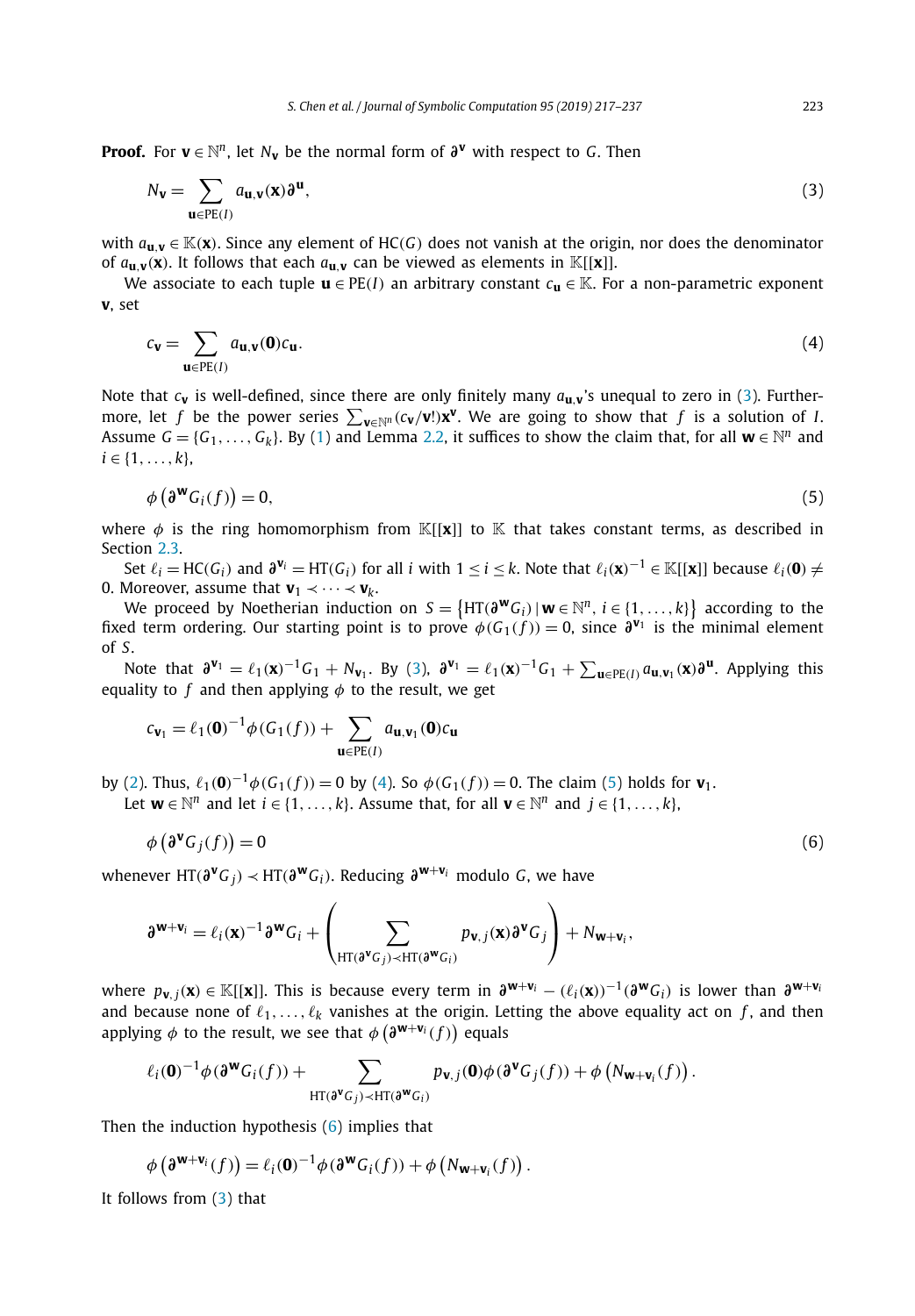<span id="page-7-0"></span>224 *S. Chen et al. / Journal of Symbolic Computation 95 (2019) 217–237*

$$
\phi\left(\mathfrak{d}^{\mathbf{w}+\mathbf{v}_i}(f)\right)=\ell_i(\mathbf{0})^{-1}\phi(\mathfrak{d}^{\mathbf{w}}G_i(f))+\sum_{\mathbf{u}\in PE(I)}a_{\mathbf{u},\mathbf{w}+\mathbf{v}_i}(\mathbf{0})\phi\left(\mathfrak{d}^{\mathbf{u}}(f)\right),
$$

which, together with [\(2\)](#page-3-0), implies that

$$
c_{\mathbf{w}+\mathbf{v}_i} = \ell_i(\mathbf{0})^{-1} \phi(\partial^{\mathbf{w}} G_i(f)) + \sum_{\mathbf{u} \in PE(I)} a_{\mathbf{u},\mathbf{w}+\mathbf{v}_i}(\mathbf{0}) c_{\mathbf{u}}.
$$

Therefore,  $\ell_i(\mathbf{0})^{-1}\phi(\partial^{\mathbf{w}}G_i(f))$  is equal to zero by [\(4\)](#page-6-0). So is  $\phi(\partial^{\mathbf{w}}G_i(f))$ . Consequently, the claim given in [\(5\)](#page-6-0) holds.

For each  $w \in PE(I)$ , let  $f_w = \sum_{v \in \mathbb{N}^n} (c_v/v!) x^v$  be the power series defined by [\(4\)](#page-6-0) with  $c_w = 1$  and *c***u** = 0 for all **u** ∈ PE(*I*) \ {**w**}. Then *f*<sub>**w**</sub> is a solution of *I* by [\(5\)](#page-6-0).

It remains to show that **w** is the initial exponent of  $f_w$ . Let  $v \in \mathbb{N}^n$ . By the definition of normal forms,  $a_{\bf u}$   $\bf v}(\bf x)$  in [\(3\)](#page-6-0) is equal to zero whenever  $\bf u > \bf v$ . It follows that  $a_{\bf u}$   $\bf v}(\bf 0)$  in [\(4\)](#page-6-0) is equal to zero whenever  $\mathbf{u} > \mathbf{v}$ . Assume now that  $\mathbf{v} \prec \mathbf{w}$ . Then the above discussion and [\(4\)](#page-6-0) imply

$$
\mathbf{C}_v = \sum_{u \in PE(I), \, u \preceq v} a_{u,v}(0) \mathbf{C}_u,
$$

which is zero in  $f_w$ , because all the  $c_u$ 's in  $f_w$  are set to be zero whenever  $u \prec w$ . So w is the initial exponents of  $f_w$  according to the induced ordering.  $\Box$ 

Note that the left ideal *I* in the above proposition is not necessarily D-finite. We prove its converse under two additional assumptions.

**Proposition 3.6.** Let 1 be a D-finite ideal of  $\mathbb{K}(x)[\partial]$ , PE(I) =  $\{u_1, \ldots, u_r\}$ , and G be a primitive Gröbner basis of I. If, for every j with  $1 \le j \le r$ , there exists a power series  $f_i \in \mathbb{K}[[\mathbf{x}]]$  with initial exponent  $\mathbf{u}_i$  such that  $f_i \in \text{sol}_{\mathbb{E}}(I)$ *, then any element of* HC(*G*) *does not vanish at the origin.* 

**Proof.** Let  $w_l = \partial^{u_1} \wedge \cdots \wedge \partial^{u_r}$  and  $\mathbf{f} = (f_1, \ldots, f_r)$ . Then  $w_l(\mathbf{f})$  is invertible in K[[**x**]] by Lemma [2.5.](#page-4-0) Let  $G = \{G_1, \ldots, G_k\}$ . For all *i* with  $1 \le i \le k$ , let

$$
G_i = \ell_i \mathbf{\partial}^{\mathbf{v}_i} + \sum_{j=1}^r \ell_{ij} \mathbf{\partial}^{\mathbf{u}_j},
$$

where  $\mathfrak{d}^{\mathbf{v}_i} = HT(G_i)$ ,  $\ell_i = HC(G_i)$  and  $\ell_{ij} \in \mathbb{K}[\mathbf{x}]$ . Moreover, let  $F_i = (w_i \wedge \mathfrak{d}^{\mathbf{v}_i})(\mathbf{f}, \cdot)$ .

By Proposition [2.6,](#page-4-0)  $(1/\ell_i)G_i = w_I(\mathbf{f})^{-1}F_i$ , which, together with  $(1/\ell_i)G_i \in \mathbb{K}(\mathbf{x})[\mathbf{\partial}]$  and  $w_I(\mathbf{f})^{-1}F_i \in$  $\mathbb{K}[[\mathbf{x}]][{\mathbf{\partial}}]$ , implies that  $\ell_{ij}/\ell_i \in \mathbb{K}(\mathbf{x}) \cap \mathbb{K}[[\mathbf{x}]]$ . Set  $\ell_{ij}/\ell_i = p_{ij}/q_{ij}$ , where  $p_{ij}$  and  $q_{ij}$  belong to  $\mathbb{K}[\mathbf{x}]$ with gcd( $p_{ii}$ ,  $q_{ii}$ ) = 1. Then  $q_{ii}$  does not vanish at the origin by Theorem 1 in Gessel [\(1981\)](#page-20-0). Since  $G_i$ is primitive, each  $\ell_i$  is a factor of the product of  $q_{i1}, \ldots, q_{ir}$ . Hence, it does not vanish at the origin either.  $\Box$ 

We are ready to characterize ordinary points in terms of power series.

**Theorem 3.7.** Let 1 be a D-finite ideal of  $\mathbb{K}(x)[\partial]$ . Then the origin is an ordinary point of 1 if and only if 1 has *a power series solution with initial exponent* **u** *for each* **u**  $\in$  PE(*I*)*.* 

**Proof.** Let *G* be a primitive Gröbner basis of *I*. If the origin is an ordinary point of *I*, then any element of HC*(G)* does not vanish at the origin. By Proposition [3.5,](#page-5-0) *I* has a power series solution in K[[**x**]] with initial exponent **u** for each **u**  $\in$  PE(*G*). The converse is immediate from Proposition 3.6.  $\Box$ 

The next corollary and example indicate that it appears an optimal choice to define the notion of ordinary points via primitive Gröbner bases.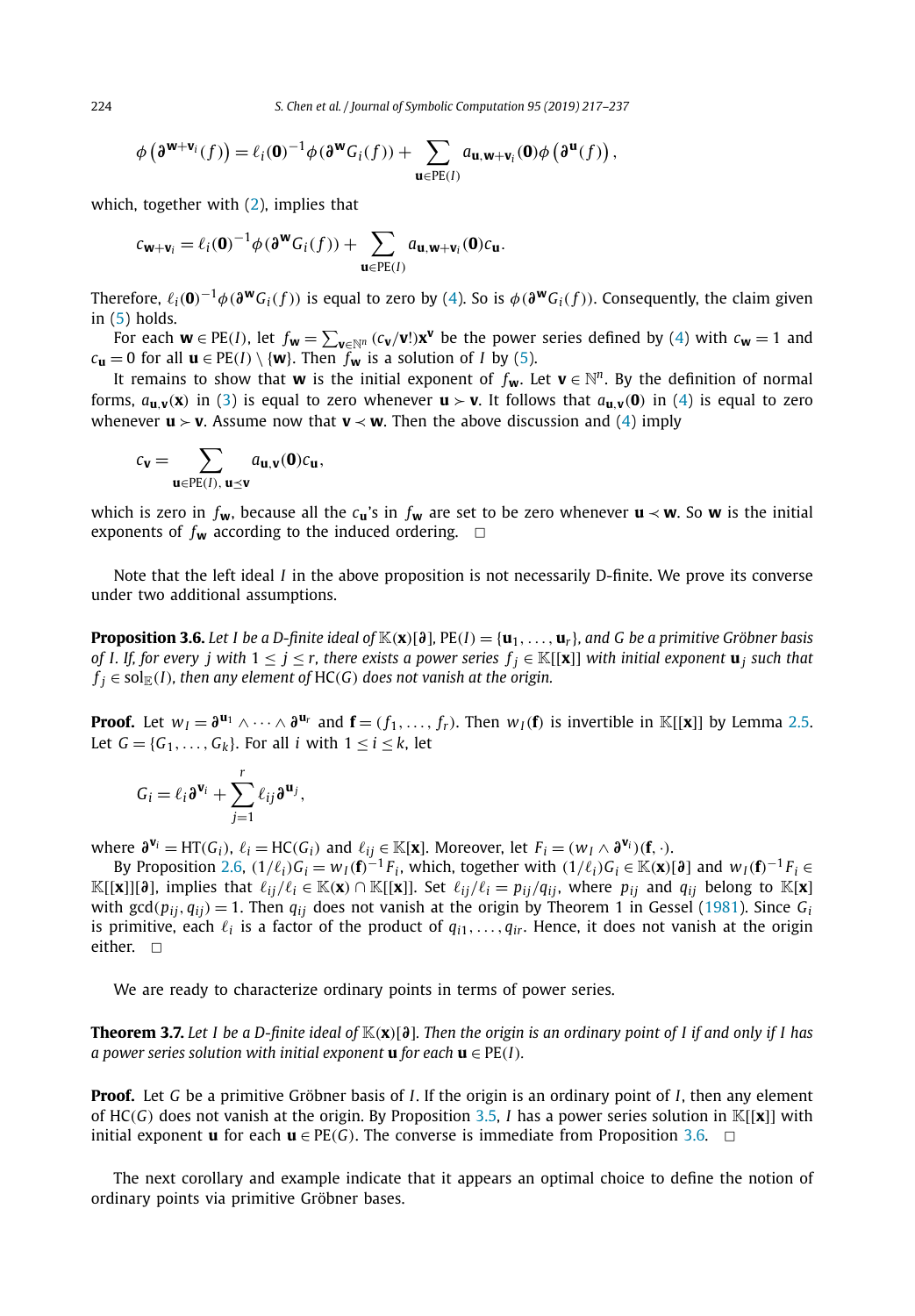<span id="page-8-0"></span>**Corollary 3.8.** Let I be a D-finite ideal of  $\mathbb{K}(x)[\partial]$ , and  $G \subset \mathbb{K}[x][\partial]$  be a Gröbner basis of I. If any element of HC*(G) does not vanish at the origin, then the origin is an ordinary point of I.*

**Proof.** By Proposition [3.5,](#page-5-0) *I* has a power series solution with initial exponent **u** for each **u** ∈ PE(*I*). By Theorem [3.7,](#page-7-0) the origin is an ordinary point of  $I. \square$ 

**Example 3.9.** Let  $G_1 = x_2 \partial_2 + \partial_1$  and  $G_2 = \partial_1$  in  $\mathbb{Q}(x_1, x_2)[\partial_1, \partial_2]$ . Let *I* be the left ideal generated by  $G_1$  and  $G_2$ . Then  $\{G_1, G_2\}$  is a Gröbner basis of *I*, which is not reduced. Although HC( $G_1$ ) vanishes at the origin, the origin is an ordinary point of *I* because *I* has a primitive Gröbner basis  $\{\partial_1, \partial_2\}$ .

Theorem [3.7](#page-7-0) can also be stated in terms of solution spaces.

**Corollary 3.10.** Let *I* be a D-finite ideal of  $\mathbb{K}(x)[\partial]$  with  $PE(I) = \{u_1, \ldots, u_d\}$ . Then the origin is an ordinary point of I if and only if there exist  $f_1, \ldots, f_d \in \mathbb{K}[[\mathbf{x}]]$  with respective initial exponents  $\mathbf{u}_1, \ldots, \mathbf{u}_d$  such that  $f_1, \ldots, f_d$  *form a*  $C_{\mathbb{E}}$ *-basis of* sol $_{\mathbb{E}}(I)$ *.* 

**Proof.** Note that *d* is the dimension of sol<sub>E</sub>(*I*) over  $C_{\mathbb{E}}$  by Proposition [2.3.](#page-3-0) The corollary is immediate from Theorem [3.7](#page-7-0) and Lemma [2.5.](#page-4-0)  $\Box$ 

### **4. Apparent singularities**

The goal of this section is to define the notion apparent singularities in the D-finite case, and to characterize them by intersections of D-finite ideals.

**Definition 4.1.** Let *I* be a D-finite ideal of  $\mathbb{K}(x)$ [*∂*] and  $d = \text{rank}(I)$ . Assume that the origin is a singularity of *I*. We call the origin an *apparent singularity* of *I* if *I* has *d* linearly independent power series solutions in K[[**x**]].

The above definition is compatible with the univariate case in Abramov et al. [\(2006,](#page-20-0) Definition 5).

**Example 4.2.** Let the left ideal *I* be generated by the primitive Gröbner basis

$$
G = \{x_2 \partial_2 + \partial_1 - x_2 - 1, \partial_1^2 - \partial_1\}
$$

in  $\mathbb{K}(x_1, x_2)[\partial_1, \partial_2]$ . Then rank $(I) = 2$  and  $HC(G) = \{x_2, 1\}$ . So the origin is a singularity of I. As I has two K-linearly independent power series solutions  $exp(x_1 + x_2)$  and  $x_2 exp(x_2)$ , the origin is an apparent singularity.

**Example 4.3.** The solution space of the primitive Gröbner basis

$$
G = \{x_2^2 \partial_2 - x_1^2 \partial_1 + x_1 - x_2, \partial_1^2\}
$$

is generated by  $\{x_1 + x_2, x_1x_2\}$ . In this case,  $HC(G) = \{x_2^2, 1\}$ . So the origin is an apparent singularity of  $\mathbb{K}(x_1, x_2)[\partial_1, \partial_2]G$ .

**Remark 4.4.** Let *I* be a D-finite ideal of K*(***x***)*[*∂*]. Assume that the origin is an ordinary point with respect to the preselected ordering. Then  $\text{sol}_{\mathbb{E}}(I)$  has a basis contained in  $\mathbb{K}[[\mathbf{x}]]$ . Hence, the origin is an apparent singularity of *I* if it is a singularity of *I* with respect to another ordering by Definition 4.1.

For a subset *S* of  $\mathbb{K}(x)[\partial]$ , we denote by IE<sub>0</sub>(*S*) the set of initial exponents of nonzero elements in sol<sub>E</sub>(*S*) ∩ K[[**x**]] and call it the set of initial exponents of *S* at the origin. Then  $|IE_0(S)|$  is the dimension of sol<sub>E</sub>(*S*) ∩ K[[**x**]] by Lemma [2.5.](#page-4-0) For a D-finite ideal *I*, the origin is an ordinary point if and only if  $IE_0(I) = PE(I)$  by Theorem [3.7.](#page-7-0) It is an apparent singularity if and only if  $IE_0(I) \neq PE(I)$ but  $|IE_0(I)| = |PE(I)|$  by Definition 4.1.

Before characterizing apparent singularities, we prove two technical lemmas.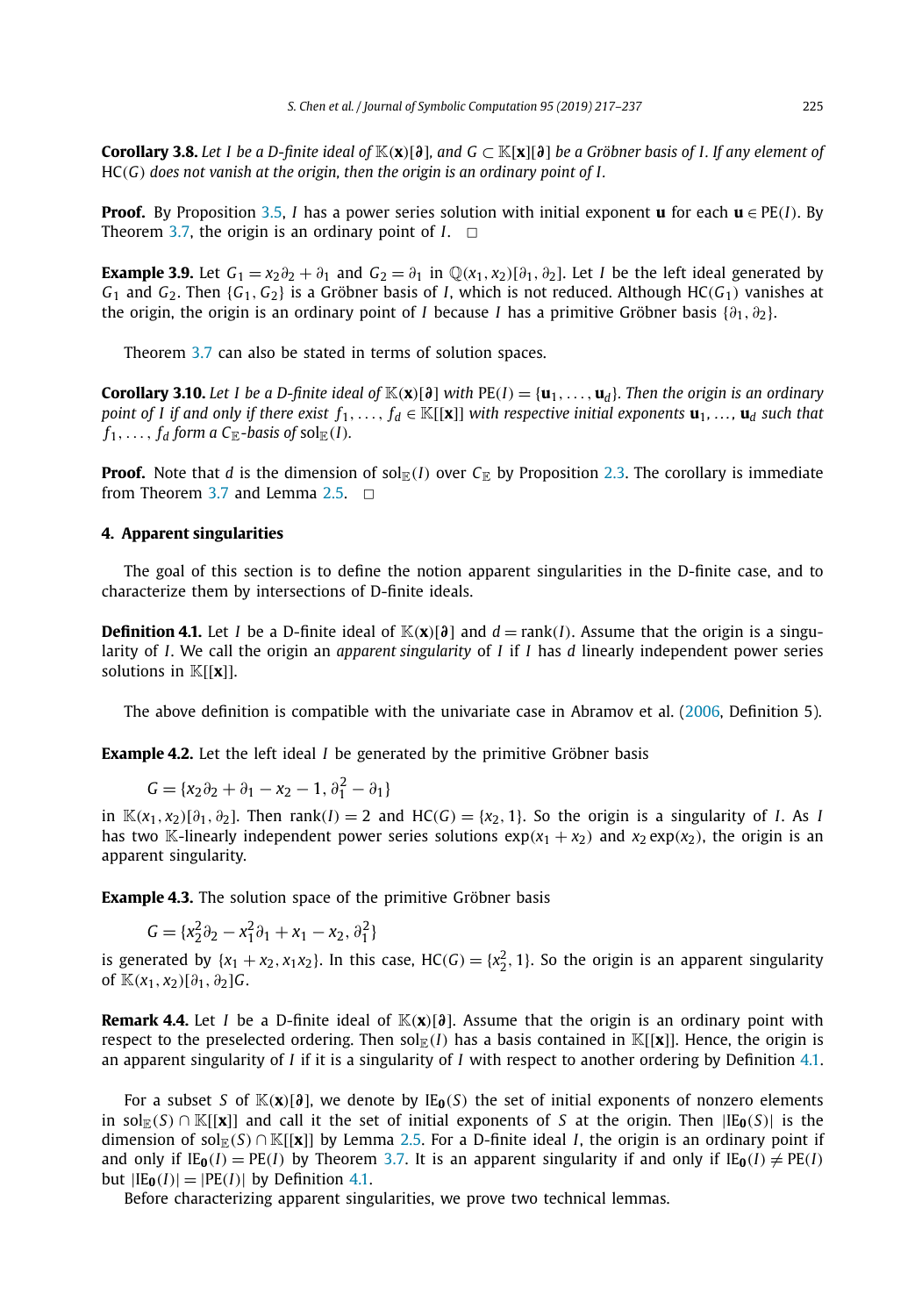<span id="page-9-0"></span>**Lemma 4.5.** *Let I and J be two D-finite ideals in* K*(***x***)*[*∂*]*. Then*

(i)  $\text{rank}(I \cap J) + \text{rank}(I + J) = \text{rank}(I) + \text{rank}(I)$ *.* (ii) dim sol<sub>E</sub>(*I*)  $\cap$  *J*) + dim sol<sub>E</sub>(*I*) + *J*) = dim sol<sub>E</sub>(*I*) + dim sol<sub>E</sub>(*I*)*.*  $(iii)$  sol $\mathbb{E}(I \cap J) = \text{sol}_{\mathbb{E}}(I) + \text{sol}_{\mathbb{E}}(J)$ *.* 

**Proof.** By Proposition 10 in Bourbaki [\(1998,](#page-20-0) page 207), we have an exact sequence

 $0 \to \mathbb{K}(\mathbf{x})[\partial]/(I \cap I) \to \mathbb{K}(\mathbf{x})[\partial]/I \oplus \mathbb{K}(\mathbf{x})[\partial]/I \to \mathbb{K}(\mathbf{x})[\partial]/(I + I) \to 0$ 

of K-linear spaces. The first assertion holds. The second one follows from the first and Proposition [2.3.](#page-3-0) It is evident that  $sol_{\mathbb{E}}(I) + sol_{\mathbb{E}}(I) \subset sol_{\mathbb{E}}(I \cap I)$ . On the other hand,

$$
\dim(\text{sol}_{\mathbb{E}}(I) + \text{sol}_{\mathbb{E}}(J)) = \dim(\text{sol}_{\mathbb{E}}(I)) + \dim(\text{sol}_{\mathbb{E}}(J)) - \dim(\text{sol}_{\mathbb{E}}(I) \cap \text{sol}_{\mathbb{E}}(J)).
$$
  
\n
$$
= \dim(\text{sol}_{\mathbb{E}}(I)) + \dim(\text{sol}_{\mathbb{E}}(J)) - \dim(\text{sol}_{\mathbb{E}}(I + J))
$$
  
\n
$$
= \dim(\text{sol}_{\mathbb{E}}(I) \cap \text{sol}_{\mathbb{E}}(J) = \text{sol}_{\mathbb{E}}(I + J))
$$
  
\n
$$
= \dim(\text{sol}_{\mathbb{E}}(I \cap J)) \quad \text{(by the second assertion).}
$$

Hence,  $\text{sol}_{\mathbb{E}}(I \cap J) = \text{sol}_{\mathbb{E}}(I) + \text{sol}_{\mathbb{E}}(J)$ . The last assertion holds.  $\Box$ 

Our characterization of apparent singularities is based on the fact that there are at most finitely many terms lower than a given term. So *the fixed monomial ordering*  $\prec$  *is assumed to be graded* from now on.

As a matter of notation, we define  $\mathbb{N}_m^n = \{ \mathbf{u} \in \mathbb{N}^n \mid |\mathbf{u}| \leq m \}$  for  $m \in \mathbb{N}$ . The next lemma illustrates a connection between parametric exponents and initial ones.

**Lemma 4.6.** Let  $J$  be a D-finite ideal of  $\mathbb{K}(\mathbf{x})[\partial]$ . Assume that  $\mathrm{sol}_\mathbb{E}(J)$  has a basis in  $\mathbb{K}[[\mathbf{x}]]$  and  $\mathrm{IE}_0(J) = \mathbb{N}^n_m$ for some  $m \in \mathbb{N}$ . Then  $\mathrm{PE}(J) = \mathbb{N}_m^n$ . Consequently, the origin is an ordinary point of  $J$ .

**Proof.** Let *G* be a Gröbner basis of *J* and  $\overline{J}$  be the left ideal generated by *J* in  $\mathbb{E}[\partial]$ . Then *G* is also a Gröbner basis of  $\overline{J}$  by Buchberger's algorithm. It follows that PE $(\overline{J})$  is equal to PE $(J)$ . So it suffices to prove  $PE(\bar{J}) = N_m^n$ .

Assume that  $f_1,\ldots f_\ell\in \mathbb{K}[[\mathbf{x}]]$  form a basis of sol $_{\mathbb{E}}(J)$  and their initial exponents are distinct. Then  $\ell = |\mathbb{N}_m^n|$ . Let  $\mathbf{f} = (f_1, \dots, f_\ell)$  and  $w_J = \bigwedge_{\mathbf{u} \in \mathbb{E}_{\mathbf{0}}(J)} \partial^\mathbf{u}$ . Then  $w_J(\mathbf{f})$  is a nonzero element in  $\mathbb{K}[[\mathbf{x}]]$  by Lemma [2.5.](#page-4-0)

For every  $\mathbf{v} \in \mathbb{N}^n \setminus \mathbb{N}^n_m$ , we let  $F_{\mathbf{v}} = (w_J \wedge \partial^{\mathbf{v}})(\mathbf{f}, \cdot)$ , which belongs to  $\mathbb{K}[[\mathbf{x}]][\partial]$ . Then  $\mathrm{HT}(F_{\mathbf{v}}) = \partial^{\mathbf{v}}$ because  $w_I(f)$  is nonzero and the ordering  $\prec$  is graded. Furthermore,  $F_V$  vanishes on sol<sub>E</sub>(*J*) because  $(w_l \wedge \partial^{\mathbf{v}})(\mathbf{f}, f_i) = 0$  for all *i* with  $1 \leq i \leq \ell$ . It follows from Proposition [2.4](#page-3-0) that  $F_{\mathbf{v}}$  belongs to  $\bar{J}$ . Therefore, *∂***<sup>v</sup>** is not a parametric term of ¯*J*. Accordingly, PE*(*¯*J)* ⊂ N*<sup>n</sup> <sup>m</sup>*. Hence, PE*(*¯*J)* <sup>=</sup> <sup>N</sup>*<sup>n</sup> <sup>m</sup>* because  $|PE(\bar{J})| = \ell$  and  $\ell = |\mathbb{N}_m^n|$ . The origin is an ordinary point by Corollary [3.10.](#page-8-0)  $\Box$ 

We are ready to characterize apparent singularities.

**Theorem 4.7.** Let 1 be a D-finite ideal of  $\mathbb{K}(x)[\partial]$ . Assume that the origin is a singularity of I. Then the origin is an apparent singularity of I if and only if it is an ordinary point of some D-finite ideal contained in I.

**Proof.** Assume that the origin is an apparent singularity of *I*. Let  $m = \max_{\mathbf{u} \in \text{IE}_0(I)} |\mathbf{u}|$ . For every  $\mathbf{v} =$  $(v_1,\ldots,v_n)\in\mathbb{N}^n$ , we denote by  $I_{\mathbf{v}}$  the left ideal generated by  $x_1\partial_1-v_1,\ldots,x_n\partial_n-v_n$  in  $\mathbb{K}(\mathbf{x})[\partial]$ . Then sol $_{\mathbb{E}}(I_{\mathbf{v}})$  is spanned by  $\mathbf{x}^{\mathbf{v}}$ .

Let  $J = \bigcap_{\mathbf{v} \in \mathbb{N}_{m}^{n} \setminus E_0(I)} I_{\mathbf{v}}$ . By construction, the two left ideals *I* and *J* have no nonzero solution in common, which, together with Lemma 4.5 (iii), implies that

 $\text{sol}_{\mathbb{F}}(I \cap I) = \text{sol}_{\mathbb{F}}(I) \oplus \text{sol}_{\mathbb{F}}(I).$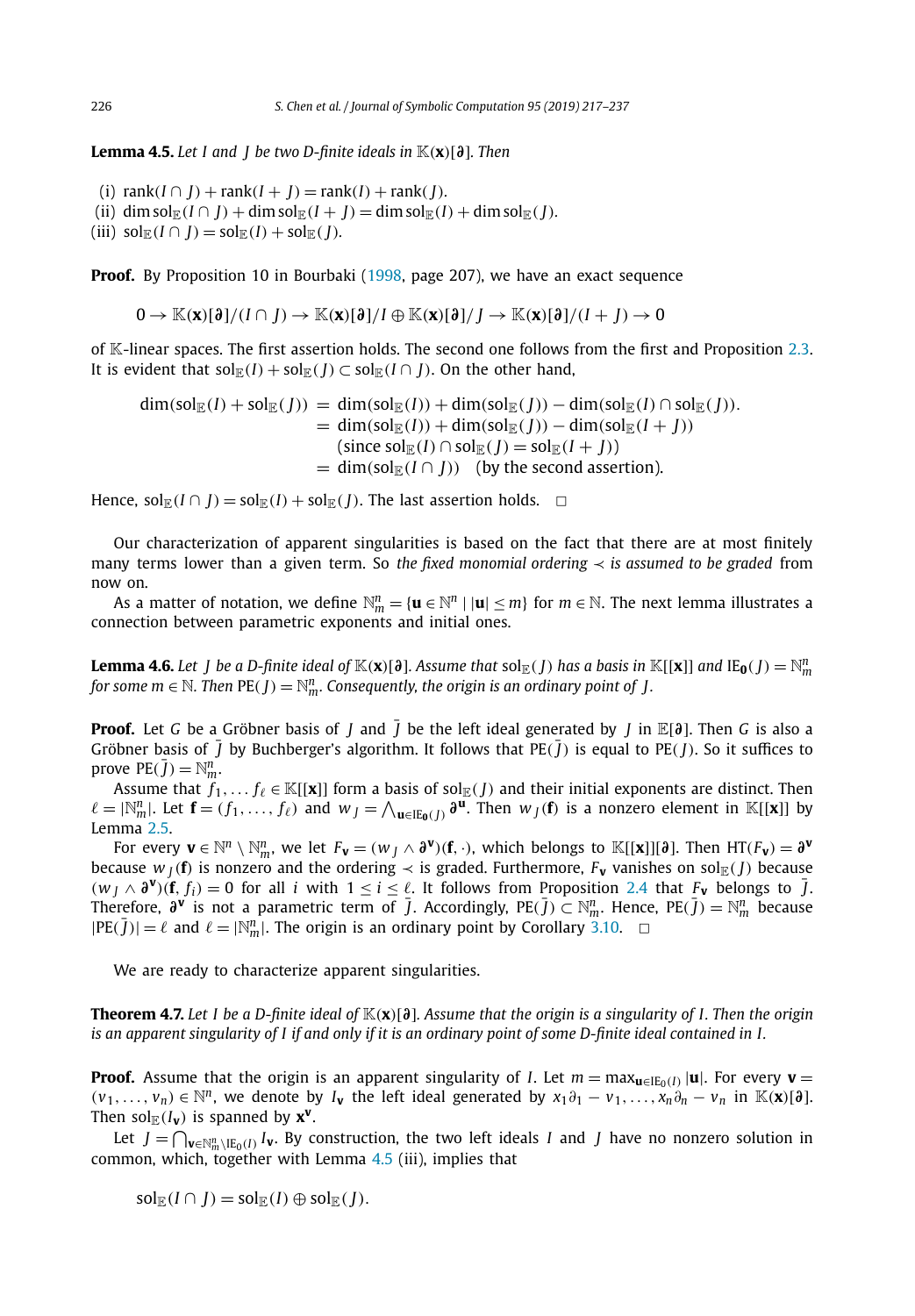<span id="page-10-0"></span>In particular, the dimension of  $\mathrm{sol}_\mathbb{E}(I\cap J)$  is equal to  $|\mathbb{N}_m^n|$ , because  $\mathrm{sol}_\mathbb{E}(I)$  and  $\mathrm{sol}_\mathbb{E}(J)$  have respective dimensions  $|IE_0(I)|$  and  $|\mathbb{N}_m^n| - |IE_0(I)|$ . So  $IE_0(I \cap J) = \mathbb{N}_m^n$ . Then the origin is an ordinary point of *I* ∩ *J* by Lemma [4.6.](#page-9-0)

Conversely, assume that *J* ⊂ *I* is a D-finite ideal such that the origin is an ordinary point of *J*. Then  $\text{sol}_{\mathbb{E}}(I) \subset \text{sol}_{\mathbb{E}}(I)$ .

Assume that  $\{f_1, \ldots, f_\ell\} \subset \mathbb{K}[[\mathbf{x}]]$  is a basis of sol<sub>E</sub>(*J*). Since sol<sub>E</sub>(*I*) is contained in sol<sub>E</sub>(*I*), every element of sol $_{\mathbb{F}_p}(I)$  is a linear combination of  $f_1,\ldots,f_\ell$  over  $C_{\mathbb{F}_p}$ . Therefore, sol $_{\mathbb{F}_p}(I)$  is contained in  $C_{\mathbb{E}}[[\mathbf{x}]]$ . It remains to show that  $\text{sol}_{\mathbb{E}}(I)$  has a basis in  $\mathbb{K}[[\mathbf{x}]]$ .

Let *G* ⊂ K[**x**][∂] be a finite basis of *I*, and  $f = z_1 f_1 + \cdots + z_\ell f_\ell$ , where  $z_1, \ldots, z_\ell \in C_{\mathbb{F}}$  are to be determined. Then  $f \in sol_{\mathbb{E}}(I)$  if and only if  $P(f) = 0$  for all  $P \in G$ , which is equivalent to

$$
z_1 P(f_1) + \cdots + z_\ell P(f_\ell) = 0 \quad \text{for all } P \in G.
$$

By comparing the coefficients of  $x^w$  ( $w \in \mathbb{N}^n$ ) in both sides of the above equations, we derive a linear system  $A$ **z** =  $\tilde{\bf{0}}$ , where A is a matrix with infinitely many rows but  $\ell$  columns,  ${\bf z} = (z_1,\ldots,z_\ell)^t$ , and  $\tilde{\mathbf{0}}$  is a column vector consisting of infinitely many zeros. Let ker(*A*) be the solution space of  $A\mathbf{z} = \tilde{\mathbf{0}}$ contained in  $\mathsf{C}_\mathbb{E}^\ell.$  Then

$$
sol_{\mathbb{E}}(I) = \left\{c_1 f_1 + \dots + c_{\ell} f_{\ell} \mid (c_1, \dots, c_{\ell})^t \in \ker(A) \right\}.
$$
 (7)

Let  $\mathbf{f} = (f_1, \ldots, f_\ell)$  and  $\mathbf{c}_1, \ldots, \mathbf{c}_m \in \text{ker}(A)$ . The *C*<sub>E</sub>-linear independence of  $f_1, \ldots, f_\ell$  implies that  $f{c_1}, \ldots, f{c_m}$  are  $C_{\mathbb{E}}$ -linearly independent if and only if  ${c_1}, \ldots, {c_m}$  are  $C_{\mathbb{E}}$ -linearly independent. In particular, dim<sub>*C*E</sub> ker(*A*) = dim<sub>*C*E</sub> sol<sub>E</sub>(*I*), which is denoted by *d*. Then rank(*A*) is equal to  $\ell - d$ . Since *I* ⊂ K(**x**)[ $\partial$ ] and *f*<sub>1</sub>,..., *f*<sub>l</sub> ∈ K[[**x**]], the matrix *A* is over K. It follows that ker(*A*) ∩ K<sup>l</sup> contains *d* linearly independent vectors over  $C_{\mathbb{R}}$ . By (7), those vectors give rise to a basis of sol $_{\mathbb{R}}(I)$ , which is contained in  $\mathbb{K}[[\mathbf{x}]]$ . The origin is an apparent singularity of *I* by Definition [4.1.](#page-8-0)  $\Box$ 

Assume that the origin is an apparent singularity of *I*. By desingularizing the origin, we mean computing a D-finite ideal  $J \subset I$  such that the origin is an ordinary point of  $J$ .

**Definition 4.8.** Let *I* be a D-finite ideal of  $\mathbb{K}(x)[\partial]$  and *S* be a finite subset of  $\mathbb{N}^n$ . Then the left ideal

$$
I \cap \left( \bigcap_{(\nu_1,\ldots,\nu_n)\in S} \mathbb{K}(\mathbf{x})[\partial]\{x_1\partial_1-\nu_1,\ldots,x_n\partial_n-\nu_n\}\right)
$$

is called the *sub-ideal of I with respect to S.*

It is clear that the sub-ideal of a D-finite ideal with respect to any finite subset of  $\mathbb{N}^n$  is again D-finite. The next corollary helps us to desingularize an apparent singularity. Its proof is immediate from the first paragraph in the proof of the above theorem.

**Corollary 4.9.** Let I be a D-finite ideal of  $\mathbb{K}(x)[\partial]$ . Assume that the origin is an apparent singularity of I. Set  $m=\max_{\mathbf{u}\in\text{IE}_0(I)}|\mathbf{u}|$ . Then the origin is an ordinary point of the sub-ideal of I with respect to  $(\mathbb{N}_m^n\setminus\text{IE}_0(I)).$ 

### **5. Desingularization and applications**

We are going to apply Corollary 4.9 to desingularize an apparent singularity.

### *5.1. Indicial ideals*

We extend the notion of indicial polynomials for linear ordinary differential operators to the Dfinite case.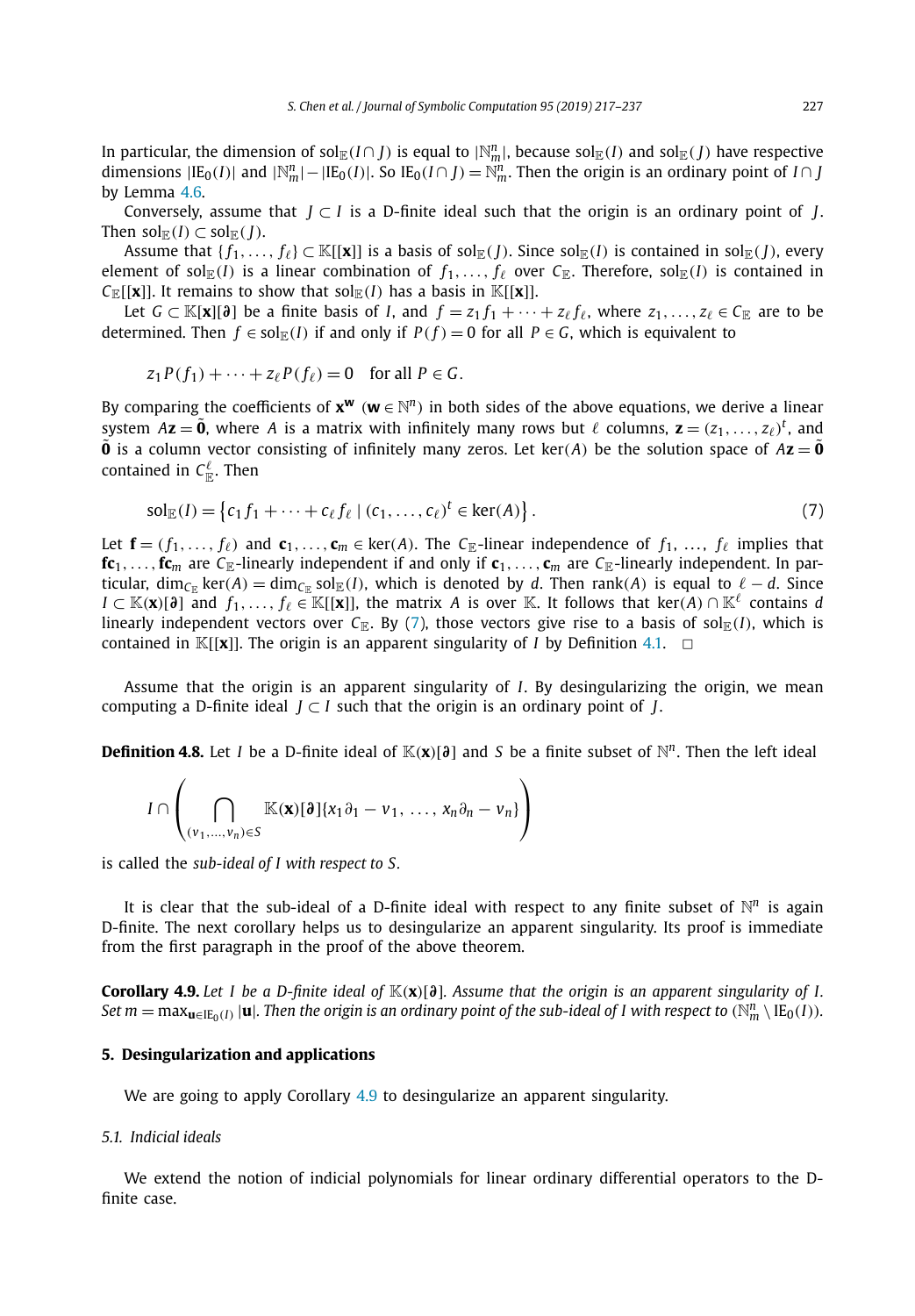<span id="page-11-0"></span>For an element *a* in a ring and a positive integer *m*, the *m*-th falling factorial of *a* is defined as  $(a)\frac{m}{2} = a(a-1)\cdots(a-m+1)$ . Let  $\delta_i = x_i \partial_i$  be the Euler operator with respect to  $x_i$ ,  $i = 1, \ldots, n$ . The commutation rules in  $\mathbb{K}(\mathbf{x})[\partial]$  imply that, for all *i*,  $j \in \{1, \ldots, n\}$ ,

$$
\delta_i \delta_j = \delta_j \delta_i \quad \text{and} \quad \delta_i x_i = x_i (\delta_i + 1).
$$

For  $\mathbf{u} = (u_1, \ldots, u_n) \in \mathbb{N}^n$ , the symbol  $\delta^{\mathbf{u}}$  stands for the product  $\delta_1^{u_1} \cdots \delta_n^{u_n}$ . We recall the following well-known facts on Euler operators.

### **Proposition 5.1.**

- (i)  $x_i^m \partial_i^m = (\delta_i)^m$  for each  $m \in \mathbb{Z}^+$  and  $i \in \{1, \ldots, n\}$ .
- (ii)  $p(\delta)(\mathbf{x}^{\mathbf{u}}) = p(\mathbf{u})\mathbf{x}^{\mathbf{u}}$  for each  $p \in \mathbb{K}[\mathbf{x}]$  and  $\mathbf{x}^{\mathbf{u}} \in \mathrm{T}(\mathbf{x})$ *.*

Set  $\mathbb{K}[\mathbf{y}] = \mathbb{K}[y_1, \dots, y_n]$  to be the ring of usual commutative polynomials with indeterminates *y*1*,..., yn*.

**Definition 5.2.** Let a nonzero operator  $P \in K[x][\partial]$  be of order *m*. Write

$$
\mathbf{x}^{\mathbf{m}}P = \sum_{\mathbf{v} \in S} \mathbf{x}^{\mathbf{v}} \left( \sum_{|\mathbf{u}| \le m} c_{\mathbf{u},\mathbf{v}} \delta^{\mathbf{u}} \right),\tag{8}
$$

where  $\mathbf{m} = (m, \ldots, m) \in \mathbb{N}^n$ , *S* is a finite subset of  $\mathbb{N}^n$  and  $c_{\mathbf{u},\mathbf{v}} \in \mathbb{K}$ . Let  $\mathbf{x}^{\mathbf{v}_0}$  be the minimal term among  $\{x^{\mathbf{v}} \mid \mathbf{v} \in S\}$  such that  $\sum_{|\mathbf{u}| \leq m} c_{\mathbf{u},\mathbf{v}_0} \delta^{\mathbf{u}}$  is nonzero. We call

$$
\sum_{|\mathbf{u}|\leq m}c_{\mathbf{u},\mathbf{v}_0}\mathbf{y}^{\mathbf{u}}\in\mathbb{K}[\mathbf{y}]
$$

the *indicial polynomial* of *P*, and denote it by  $\text{ind}(P)$ . We further define  $\text{ind}(0) := 0$ .

By Proposition 5.1 (i), we may always write  $x^m P$  in the form (8). The above definition is compatible with the univariate case in Jaroschek [\(2013\)](#page-20-0); Saito et al. [\(1999\)](#page-20-0), and was already used in the multivariate setting by Aroca and Cano [\(2001,](#page-20-0) Definition 11).

**Proposition 5.3.** Let P be a nonzero element of  $\mathbb{K}[x][\partial]$  and f a power series solution of P with initial expo*nent* **w***. Then* **w** *is a zero of* ind*(P).*

**Proof.** Assume that *P* is of order *m* and in the form  $(8)$ . Moreover, let **v**<sub>0</sub> be the same as in Definition  $5.2$ . By Proposition  $5.1$  (ii), we have

$$
(\mathbf{x}^{\mathbf{m}} P) (f) = \left[ \sum_{\mathbf{v} \in S} \mathbf{x}^{\mathbf{v}} \left( \sum_{|\mathbf{u}| \le m} c_{\mathbf{u},\mathbf{v}} \delta^{\mathbf{u}} \right) \right] (\mathbf{x}^{\mathbf{w}} + \text{ higher monomials in } \mathbf{x})
$$
  
=  $\mathbf{x}^{\mathbf{v}_0} \left( \sum_{|\mathbf{u}| \le m} c_{\mathbf{u},\mathbf{v}_0} \delta^{\mathbf{u}} \right) (\mathbf{x}^{\mathbf{w}}) + \text{higher monomials in } \mathbf{x}$   
=  $\left( \sum_{|\mathbf{u}| \le m} c_{\mathbf{u},\mathbf{v}_0} \mathbf{w}^{\mathbf{u}} \right) \mathbf{x}^{\mathbf{v}_0 + \mathbf{w}} + \text{higher monomials in } \mathbf{x}$   
= 0.

Thus,  $\sum_{|\mathbf{u}| \le m} c_{\mathbf{u},\mathbf{v}_0} \mathbf{w}^{\mathbf{u}} = 0$ , that is, ind(*P*)(**w**) = 0. ◯

**Example 5.4.** Consider the D-finite ideal *I* generated by

 $G_1 = x_1x_2\partial_2 - x_1x_2\partial_1 + x_2 - x_1$  and  $G_2 = x_1^2\partial_1^2 - 2x_1\partial_1 + x_1^2 + 2$ 

in  $\mathbb{Q}(x_1, x_2)$ [ $\partial_1, \partial_2$ ]. Recall that we assume a term order with  $\partial_2 \succ \partial_1$  and  $x_2 > x_1$ . A straightforward calculation yields that  $ind(G_1) = y_2 - 1$  and  $ind(G_2) = (y_1 - 1)(y_1 - 2)$ . Note that *I* has two solutions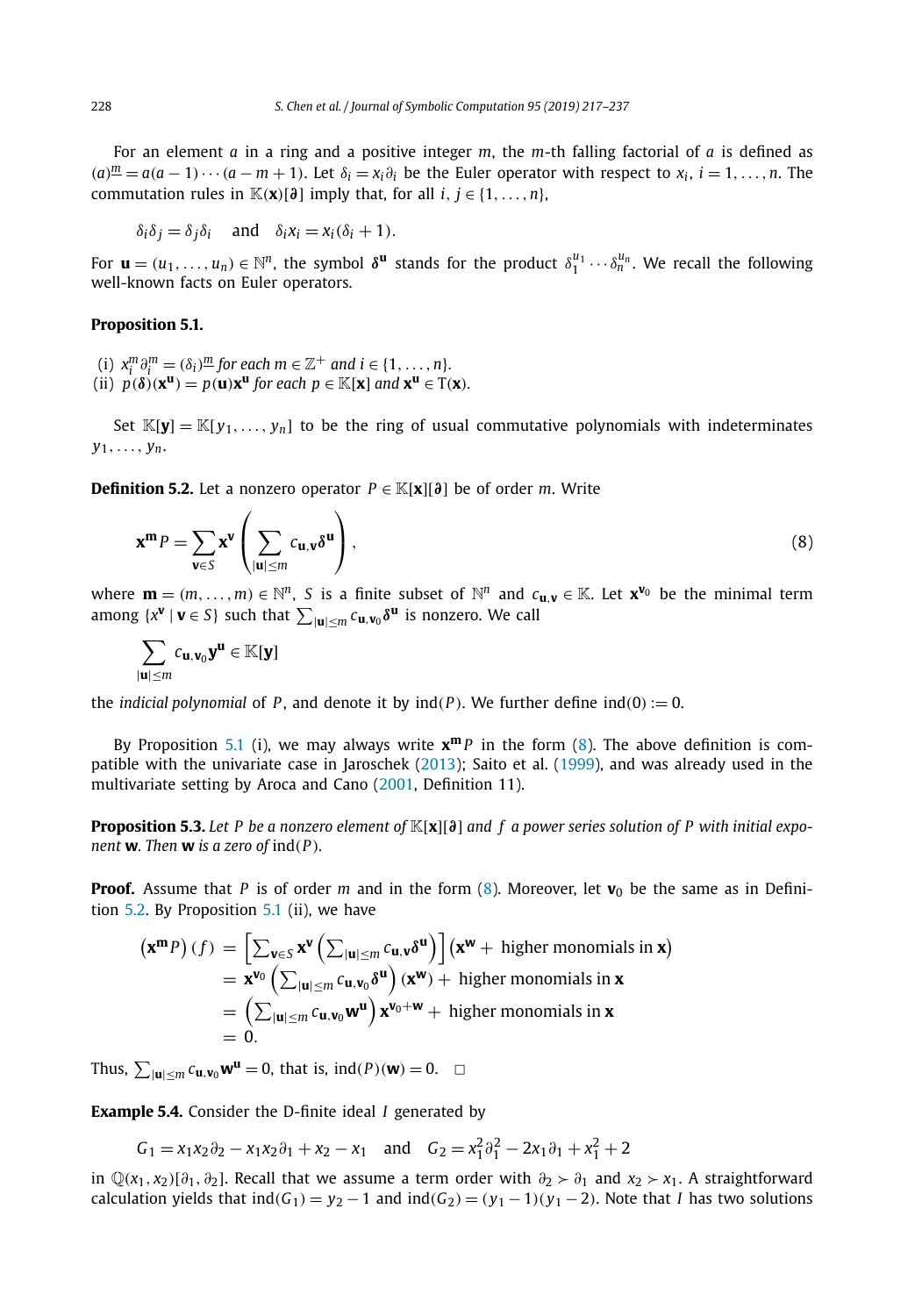<span id="page-12-0"></span> $x_1x_2 \sin(x_1 + x_2)$  and  $x_1x_2 \cos(x_1 + x_2)$ . Their respective initial exponents are (2, 1) and (1, 1), which are common zeros of  $ind(G_1)$  and  $ind(G_2)$ .

**Definition 5.5.** Let *I* be a left ideal of  $K(\mathbf{x})[\partial]$ . We call

$$
\{\text{ind}(P) \mid P \in I \cap \mathbb{K}[\mathbf{x}][\mathfrak{d}]\}
$$

the *indicial ideal* of *I*, and denote it by  $ind(I)$ .

**Theorem 5.6.** Let I be a left ideal in  $\mathbb{K}(x)[\partial]$ . Then  $ind(I)$  is an ideal in  $\mathbb{K}[y]$ . Moreover, I is zero-dimensional *if it is D-finite.*

**Proof.** For  $a, b \in \text{ind}(I)$ , there exist P,  $Q \in I$  such that  $a = \text{ind}(P)$  and  $b = \text{ind}(Q)$ . Let p and q be the respective orders of P and Q. Set  $\mathbf{p} = (p, \dots, p)$  and  $\mathbf{q} = (q, \dots, q)$ . Expressing  $\mathbf{x}^{\mathbf{p}}$ P and  $\mathbf{x}^{\mathbf{q}}$ Q as polynomials in **x** with coefficients in K[*δ*] placed on the right-hand side of the powers of **x**, we find **s***,***t** ∈  $\mathbb{N}^n$  such that

$$
\mathbf{x}^{\mathbf{p}}P = \mathbf{x}^{\mathbf{s}} \left( \sum_{|\mathbf{u}| \leq p} c_{\mathbf{u},\mathbf{s}} \delta^{\mathbf{u}} \right) + \text{higher terms},
$$
  

$$
\mathbf{x}^{\mathbf{q}}Q = \mathbf{x}^{\mathbf{t}} \left( \sum_{|\mathbf{v}| \leq q} c_{\mathbf{v},\mathbf{t}} \delta^{\mathbf{v}} \right) + \text{higher terms}.
$$

Thus,  $a=\sum_{|\textbf{u}|\leq p}c_{\textbf{u},\textbf{s}}\textbf{y}^{\textbf{u}}$  and  $b=\sum_{|\textbf{v}|\leq q}c_{\textbf{v},\textbf{t}}\textbf{y}^{\textbf{v}}.$  Let  $L=\textbf{x}^{\textbf{t}}(\textbf{x}^{\textbf{p}}P)+\textbf{x}^{\textbf{s}}(\textbf{x}^{\textbf{q}}Q)$ , which belongs to *I*. Then

$$
L = \mathbf{x}^{\mathbf{s}+\mathbf{t}} \left( \sum_{|\mathbf{u}| \leq p} c_{\mathbf{u},\mathbf{s}} \delta^{\mathbf{u}} + \sum_{|\mathbf{u}| \leq q} c_{\mathbf{v},\mathbf{t}} \delta^{\mathbf{v}} \right) + \text{ higher terms.}
$$

Let *m* be the order of *L* and  $\mathbf{m} = (m, \ldots, m)$ . Then

$$
\mathbf{x}^{\mathbf{m}}L = \mathbf{x}^{\mathbf{s}+\mathbf{t}+\mathbf{m}}\left(\sum_{|\mathbf{u}|\leq p}c_{\mathbf{u},\mathbf{s}}\delta^{\mathbf{u}} + \sum_{|\mathbf{v}|\leq q}c_{\mathbf{v},\mathbf{t}}\delta^{\mathbf{v}}\right) + \text{ higher terms}.
$$

Thus,  $a + b$  is either zero or equal to  $ind(L)$ . Consequently,  $a + b \in ind(I)$ .

Next, we prove that  $ra \in ind(I)$  for all  $r \in \mathbb{K}[y]$ . Since r is a sum of monomials in  $y_1, \ldots, y_n$ , it suffices to prove that  $ra \in ind(I)$  for each monomial *r*. Assume that  $r = y^w$ , where  $w = (w_1, \ldots, w_n)$ . Let **s** in the expression of  $\mathbf{x}^{\mathbf{p}} P$  be  $(s_1, ..., s_n)$ . Furthermore, let  $H = \left(\prod_{i=1}^{n} (\delta_i - s_i)^{w_i}\right) \mathbf{x}^{\mathbf{p}} P$ . Then H belongs to *I*. The commutation rules for the  $\delta_i$ 's yield  $(\delta_i - k)x_i^k = x_i^k \delta_i$  for all  $i \in \{1, ..., n\}$  and  $k \in \mathbb{N}$ . Therefore,

$$
H = \left(\prod_{i=1}^{n} (\delta_i - s_i)^{w_i}\right) \mathbf{x}^s \left(\sum_{|\mathbf{u}| \leq p} c_{\mathbf{u},s} \delta^{\mathbf{u}}\right) + \text{higher terms}
$$
  
\n
$$
= \left(\prod_{i=1}^{n} (\delta_i - s_i)^{w_i} x_i^{s_i}\right) \left(\sum_{|\mathbf{u}| \leq p} c_{\mathbf{u},s} \delta^{\mathbf{u}}\right) + \text{higher terms}
$$
  
\n
$$
= \left(\prod_{i=1}^{n} x_i^{s_i} \delta_i^{w_i}\right) \left(\sum_{|\mathbf{u}| \leq p} c_{\mathbf{u},s} \delta^{\mathbf{u}}\right) + \text{higher terms}
$$
  
\n
$$
= \mathbf{x}^s \left(\delta^{\mathbf{w}} \sum_{|\mathbf{u}| \leq p} c_{\mathbf{u},s} \delta^{\mathbf{u}}\right) + \text{higher terms}.
$$

Let  $\tilde{m}$  be the order of *H* and  $\tilde{m} = (\tilde{m}, \ldots, \tilde{m})$ . Then

$$
\mathbf{x}^{\tilde{\mathbf{m}}}H = \mathbf{x}^{\mathbf{s}+\tilde{\mathbf{m}}}\left(\delta^{\mathbf{w}} \sum_{|\mathbf{u}|\leq p} c_{\mathbf{u},\mathbf{s}}\delta^{\mathbf{u}}\right) + \text{ higher terms}.
$$

Thus,  $ra = ind(H)$ , which belongs to  $ind(I)$ . Consequently,  $ind(I)$  is an ideal in K[**y**].

Assume further that *I* is D-finite. Then there exists a nonzero operator *H* of some order *m* such that *H* ∈ *I* ∩  $\mathbb{K}[\mathbf{x}][\partial_1]$ . By Proposition [5.1](#page-11-0) (i), we have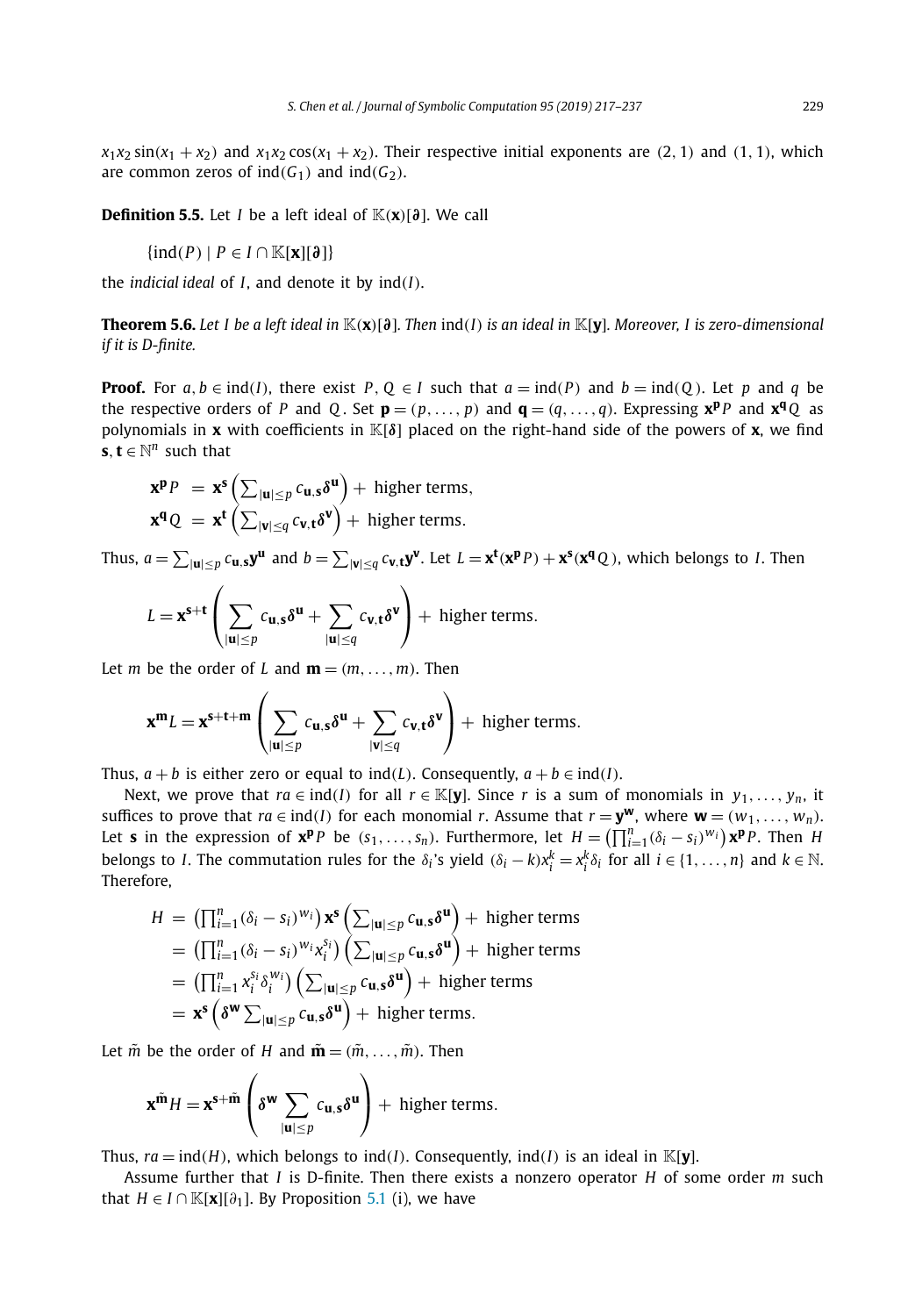<span id="page-13-0"></span>230 *S. Chen et al. / Journal of Symbolic Computation 95 (2019) 217–237*

$$
\begin{array}{l}\n(x_1^m \cdots x_n^m)H = (x_2 \cdots x_n)^m x_1^m \left( h_0 + h_1 \partial_1 + \cdots + h_m \partial_1^m \right) \\
= (x_2 \cdots x_n)^m \left( h_0 x_1^m + h_1 x_1^{m-1} \delta_1^1 + \cdots + h_m \delta_1^m \right),\n\end{array}
$$

where  $h_0, \ldots, h_m \in \mathbb{K}[\mathbf{x}]$ . Thus,  $\text{ind}(H) \in \mathbb{K}[y_1] \setminus \{0\}$ . In the same vein,  $\text{ind}(I) \cap \mathbb{K}[y_i]$  is nontrivial for all *i* with  $2 \le i \le n$ . By Theorem 6 in Cox et al. [\(2015,](#page-20-0) page 251), ind(*I*) is zero-dimensional.  $\Box$ 

The last paragraph of the proof of the above theorem enables us to construct a nontrivial zerodimensional ideal contained in ind*(I)* when *I* is D-finite. However, this does not necessarily give access to a basis of ind*(I)*.

**Definition 5.7.** Let *I* be a D-finite ideal in  $\mathbb{K}(\mathbf{x})[\partial]$ . Assume that *M* is a zero-dimensional ideal contained in ind*(I)*. The set of nonnegative integer solutions of *M* is called a set of *initial exponent candidates* for *I*.

By Proposition [5.3,](#page-11-0) the set of initial exponents of power series solutions of *I* must be contained in a set of initial exponent candidates for *I*. Such a candidate set can be obtained by computing nonnegative integer solutions of some zero-dimensional algebraic system over K.

**Example 5.8.** Consider the D-finite ideal *I* from Example [5.4.](#page-11-0) Then  $ind(G_1) = y_2 - 1$  and  $ind(G_2) =$  $(y_1 - 1)(y_1 - 2)$ . A set of initial exponent candidates for I is  $\{(2, 1), (1, 1)\}$ . Actually,  $(2, 1)$  and  $(1, 1)$ are the initial exponents of the solutions  $x_1x_2 \sin(x_1 + x_2)$  and  $x_1x_2 \cos(x_1 + x_2)$ , respectively.

The following example indicates that initial candidates for *I* do not necessarily give rise to power series solutions of *I*.

**Example 5.9.** Consider the D-finite ideal *I* generated by the Gröbner basis

$$
G_1 = x_1x_2\partial_2 + (-x_1^2 + 2x_1x_2)\partial_1 - 2x_2,
$$
  
\n
$$
G_2 = (x_1^3 - x_1^2x_2)\partial_1^2 + 2x_1x_2\partial_1 - 2x_2
$$

in  $\mathbb{Q}(x_1, x_2)[\partial_1, \partial_2]$ . A direct calculation yields  $ind(G_1) = y_2 - y_1$  and  $ind(G_2) = (y_1 - 1)y_1$ . Thus, a set of initial exponent candidates for *I* is  $S = \{(0,0), (1,1)\}$ . Actually, sol<sub>E</sub>(*I*) is spanned by  $\{x_1/(x_1$  $x_2$ ,  $x_1x_2$ . In this case, (1, 1) is the initial exponent of  $x_1x_2$ . However, (0, 0) is not the initial exponent of any power series solution of *I*.

#### *5.2. Desingularization*

Applying Corollary [4.9](#page-10-0) amounts to determining a basis of the intersection of several D-finite ideals. The next proposition is implicitly used in brief descriptions on how to compute the sum of two *∂*-finite objects in Chyzak and Salvy [\(1998,](#page-20-0) Section 2.2.1). We prove it formally for completeness.

**Proposition 5.10.** Let I and I be two left ideals of  $\mathbb{K}(x)[\partial]$ , and  $\mathbb{K}(x)[\partial]$  be the ring of polynomials over  $\mathbb{K}(x)[\partial]$  with the commutation rule Pt = tP for all P  $\in \mathbb{K}(x)[\partial]$ . Let H be the left ideal generated by t I + (1 – *t*) *I* in  $\mathbb{K}(\mathbf{x})[\partial][t]$ *. Then*  $I \cap I = H \cap \mathbb{K}(\mathbf{x})[\partial]$ *.* 

**Proof.** There are two ways to prove the proposition. Observe that 0, 1 and *t* belong to the center of  $\mathbb{K}(\mathbf{x})[\partial][t]$ . So the two substitutions given by  $t \mapsto 0$  and  $t \mapsto 1$  induce two ring homomorphisms from K*(***x***)*[*∂*][*t*] to K*(***x***)*[*∂*], respectively. We can then proceed by imitating the proof in of Theorem 11 in Cox et al. [\(2015,](#page-20-0) page 187). Below is a self-contained proof.

From  $P = tP + (1 - t)P$ , we see that  $P \in H \cap \mathbb{K}(\mathbf{x})[\mathfrak{d}]$  for all  $P \in I \cap J$ . Conversely, assume  $P \in$  $H \cap \mathbb{K}(\mathbf{x})[\partial]$ . Then there exist  $Q \in \mathbb{K}(\mathbf{x})[\partial][t]$  and  $R \in \mathbb{K}(\mathbf{x})[\partial][t]$  such that  $P = tQ + (1-t)R$  by the commutation rule for *t*. The same rule enables us to write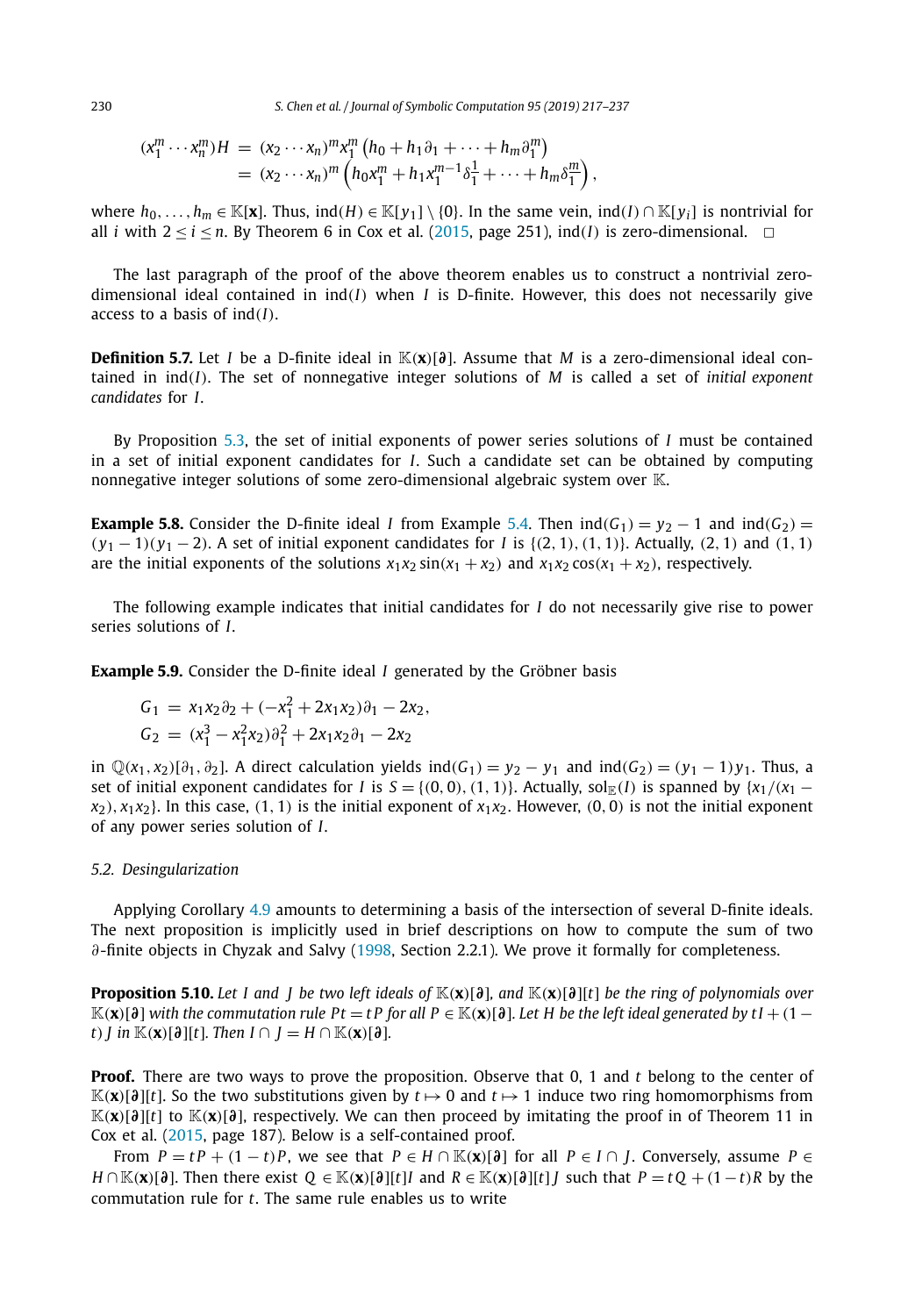<span id="page-14-0"></span>
$$
P = t\left(\sum_{i=0}^{m} q_i t^i\right) + (1-t)\left(\sum_{i=0}^{m} r_i t^i\right)
$$

for some  $m \in \mathbb{N}$ ,  $a_i \in I$  and  $r_i \in I$  for all *i* with  $0 \le i \le m$ . Therefore,

$$
P = r_0 + \left(\sum_{i=1}^m (q_{i-1} - r_{i-1} + r_i)t^i\right) + (q_m - r_m)t^{m+1}.
$$

Since *P* is free of *t*, we have  $P = r_0$ . It suffices to prove  $r_0 \in I \cap J$ . Since  $r_0 \in J$ , it remains to prove  $r_0 \in I$ . From the above equality, we see that

 $r_m = q_m, r_{m-1} - r_m = q_{m-1}, \ldots, r_1 - r_2 = q_1, r_0 - r_1 = q_0.$ 

It follows that  $r_0 = q_m + \cdots + q_0$ , which belongs to *I*.  $\Box$ 

The above result allows us to determine the basis of the intersection of two left ideals by contraction, which can be handled by noncommutative elimination via Gröbner bases. For two D-finite ideals, one may avoid computing Gröbner bases naively by a noncommutative version of the FGLM algorithm. Please see Chyzak and Salvy [\(1998,](#page-20-0) Section 2.2.2) and Koutschan [\(2010,](#page-20-0) Section 2.3) for more details.

Next, we present two algorithms: one is for removing an apparent singularity, and the other is for detecting whether a singularity is apparent. In what follows, by "given a D-finite ideal *I*", we mean that a finite basis of *I* is given.

**Algorithm 5.11.** Given a D-finite ideal *I* with the origin being an apparent singularity, compute a primitive Gröbner basis  $M \subset I$  such that the origin is an ordinary point of the D-finite ideal  $K(\mathbf{x})[\partial M]$ .

- (1) Compute the rank *d* of *I*.
- (2) Compute a set of initial exponent candidates *S* for *I* by the algorithm that is implicit in Theorem [5.6.](#page-12-0)
- (3) For each *B*  $\subset$  *S* with  $|B|$  = *d*,
	- $(3.1)$  set  $m := \max_{u \in B} |u|$ ;
	- (3.2) compute a primitive Gröbner basis  $M_B$  of the sub-ideal of *I* with respect to  $(\mathbb{N}_m^n \setminus B)$ .
	- (3.3) if the origin is an ordinary point of  $\mathbb{K}(\mathbf{x})[\partial]M_B$ , then return  $M_B$ .

We have that  $IE_0(I) \subset S$  by Proposition [5.3,](#page-11-0) and  $|IE_0(I)| = d$  by Definition [4.1.](#page-8-0) So one of the *B*'s in loop (3) is equal to  $IE_0(I)$ . By Corollary [4.9,](#page-10-0) the above algorithm terminates within loop (3). However, it may not return the smallest possible *M* in the sense that  $\mathbb{K}(x)[\partial M \subset I$  is a D-finite ideal of the smallest rank such that the origin is an ordinary point.

**Example 5.12.** Consider the D-finite ideal *I* in Example [4.2.](#page-8-0) Note that the solution space of *I* is spanned by  $exp(x_1 + x_2)$  and  $x_2 exp(x_2)$  whose initial exponents are  $(0, 0)$  and  $(0, 1)$ , respectively. The origin is an apparent singularity of *I*. Let  $B = \{(0,0), (0,1)\}$ . Then  $(\mathbb{N}_1^2 \setminus B) = \{(1,0)\}$ . Compute a primitive Gröbner basis *M* of the sub-ideal of *I* with respect to {*(*1*,* 0*)*}. We find that  $HC(M) = \{1 - x_1 - x_1x_2\}$ . The origin is an ordinary point of  $\mathbb{K}(x)[\partial M]$ .

**Example 5.13.** Consider the D-finite ideal *I* in Example [4.3.](#page-8-0) Note that the solution space of *I* is spanned by  $\{x_1 + x_2, x_1x_2\}$ . The origin is an apparent singularity of *I*. By the two generators of *I* given in Example [4.3,](#page-8-0) ind(*I*) contains a zero-dimensional ideal generated by  $y_1 - 1$  and  $y_2(y_2 - 1)$ . So a candidate set *B* of indicial exponents is equal to {(1, 0), (1, 1)}. We find that  $M = \{\partial_1^3, \partial_1^2\partial_2, \partial_1\partial_2^2, \partial_2^3\}$  is a primitive Gröbner basis of the sub-ideal of *I* with respect to {*(*1*,* 0*),(*1*,* 1*)*}. The origin is an ordinary point of the sub-ideal  $\mathbb{K}(\mathbf{x})[\partial M]$ .

The next algorithm is a direct application of Algorithm 5.11.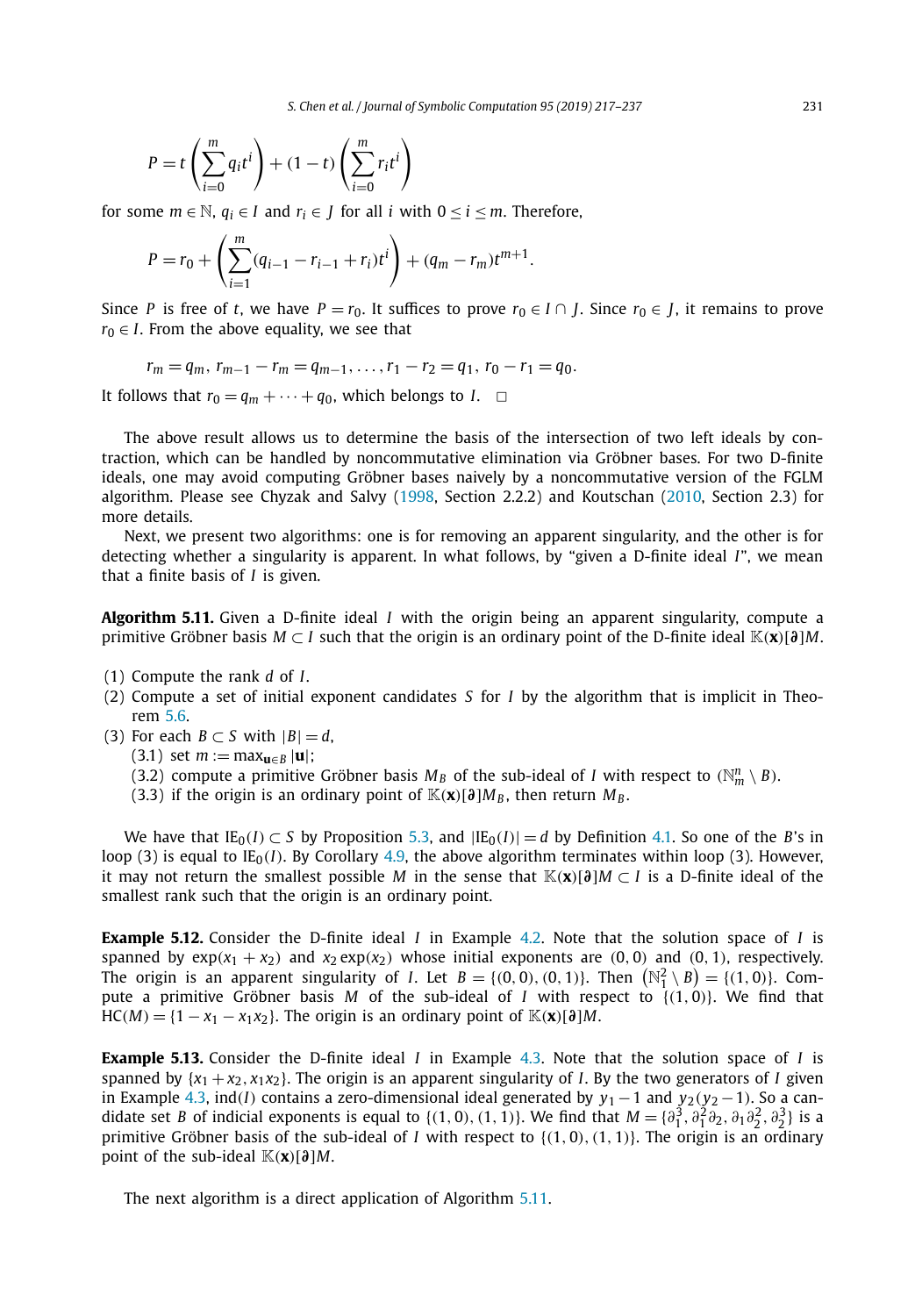<span id="page-15-0"></span>**Algorithm 5.14.** Given a D-finite ideal *I* with the origin being a singularity, determine whether the origin is an apparent one, and return a primitive Gröbner basis *M* ⊂ *I* such that the origin is an ordinary point of the D-finite ideal  $\mathbb{K}(\mathbf{x})[\partial M]$  when it is apparent.

- (1) Compute the rank *d* of *I*.
- (2) Compute a set of initial exponent candidates *S* for *I* by the algorithm that is implicit in Theorem [5.6.](#page-12-0)
- (3) If  $|S| < d$ , then return "the origin is not an apparent singularity".
- (4) For each *B*  $\subset$  *S* with  $|B|$  = *d*,

 $(4.1)$  set  $m := \max_{\mathbf{u} \in B} |\mathbf{u}|$ ;

(4.2) compute a primitive Gröbner basis  $M_B$  of the sub-ideal of *I* with respect to  $(\mathbb{N}_m^n \setminus B)$ .

- (4.3) if the origin is an ordinary point, then return  $M_B$ .
- (5) Return "the origin is not an apparent singularity".

The above algorithm clearly terminates. The solution space of *I* cannot be spanned by power series if the candidate set *S* has less than *d* elements. So the origin is not an apparent singularity in this case. The rest is correct by Algorithm [5.11.](#page-14-0)

**Example 5.15.** Consider the left ideal *I* from Example [5.9.](#page-13-0) The ideal is of rank two. The origin is a singularity of *I*. Moreover,  $ind(G_1) = y_2 - y_1$  and  $ind(G_2) = (y_1 - 1)y_1$ , where  $G_1$  and  $G_2$  are given in Example [5.9.](#page-13-0) Thus,  $S = \{(0, 0), (1, 1)\}$  is a set of initial exponent candidates for *I*.

Since the rank of *I* is equal to two, *S* is the only subset *B* in step 2 of the above algorithm, and  $(N_2^2 \setminus B) = \{(1, 0), (0, 1), (2, 0), (0, 2)\}.$  Computing a primitive Gröbner basis *M* of the sub-ideal of *I* with respect to {*(*1*,* 0*),(*0*,* 1*),(*2*,* 0*),(*0*,* 2*)*}, we find that

$$
HC(M) = \left\{ x_1(x_1 - x_2)^3, -(x_1 - x_2)^3 \right\}.
$$

The origin is a singularity of the D-finite ideal generated by *M*. So it is not an apparent singularity of *I*. Actually, sol $_{\mathbb{F}}(I)$  is spanned by  $x_1/(x_1 - x_2)$  and  $x_1x_2$ .

**Example 5.16.** Let  $I = \mathbb{Q}(x_1, x_2) [\partial_1, \partial_2] G$ , where *G* consists of

$$
G_1 = (x_1 - x_2)\partial_1^2 - x_1x_2\partial_2 + x_1x_2\partial_1 + (x_1 - x_2),
$$
  
\n
$$
G_2 = (x_1 - x_2)\partial_1\partial_2 - (1 + x_1x_2)\partial_2 + (1 + x_1x_2)\partial_1 + (x_1 - x_2),
$$

and

 $G_3 = (x_1 - x_2)\partial_2^2 - x_1x_2\partial_2 + x_1x_2\partial_1 + (x_1 - x_2).$ 

Then  $rank(I) = 3$  and the origin is a singularity of *I*.

From the three indicial polynomials  $ind(G_1) = (y_1 - 1)y_1$ ,  $ind(G_2) = y_2(y_1 - 1)$  and  $ind(G_3) =$  $(y_2 - 1)y_2$ , we see that  $S = \{(0, 0), (1, 0), (1, 1)\}$  is a set of initial exponent candidates for *I*. Let  $B = S$ . Then  $(N_2^2 \setminus B) = \{(0, 1), (2, 0), (0, 2)\}$ . A primitive Gröbner basis *M* of the sub-ideal of *I* with respect to  $\{(0, 1), (2, 0), (0, 2)\}$  asserts that the origin is an ordinary point of the sub-ideal. By Theorem [4.7,](#page-9-0) the origin is an apparent singularity of *I*. Actually, sol<sub>E</sub>(*I*) is spanned by  $\{\sin(x_1 + x_2), \cos(x_1 + x_2), x_1x_2\}.$ 

**Remark 5.17.** Given a D-finite ideal *I*, we can determine whether  $sol_{E}(I)$  is spanned by power series in  $\mathbb{K}[[x]]$  by Algorithm 5.14. This is because sol $\mathbb{E}(I)$  is spanned by power series in  $\mathbb{K}[[x]]$  if and only if the origin is either an ordinary point or an apparent singularity of *I* by Theorems [3.7](#page-7-0) and [4.7.](#page-9-0)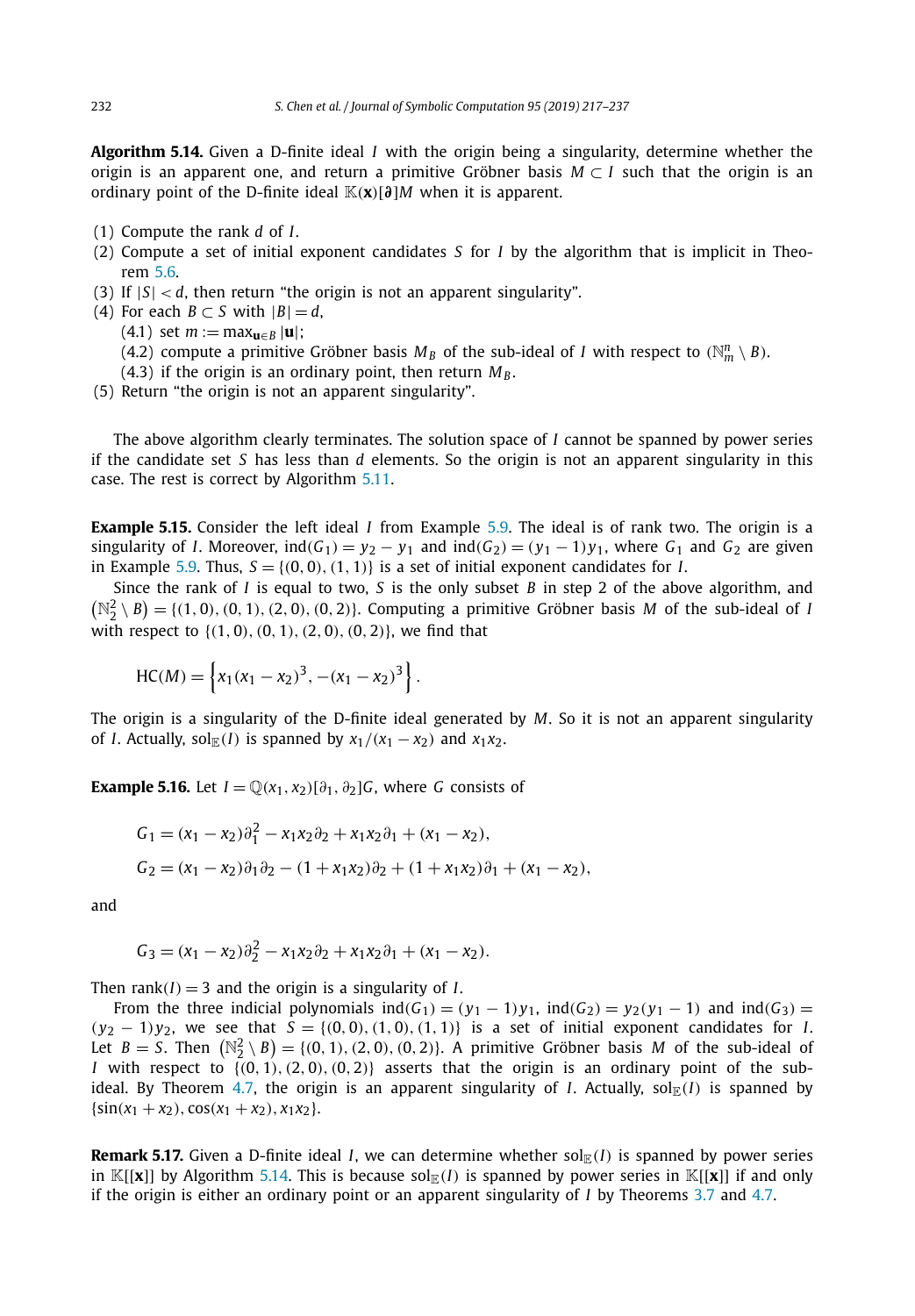#### <span id="page-16-0"></span>*5.3. A heuristic method for desingularization*

For a nonzero operator *L* ∈ K[*x*1][*∂*1] with apparent singularities, the randomized algorithm by Chen et al. [\(2016\)](#page-20-0) computes a desingularized operator for *L* by taking the least common left multiple of *L* with a random operator of appropriate order with constant coefficients. This algorithm has been proved to obtain a correct desingularized operator for *L* with probability one, and is more efficient than deterministic algorithms. We now extend this randomized technique to the case of several variables. To this end, we need two lemmas about determinants.

**Lemma 5.18.** Let  $U = (u_{i,j})$  be a  $(k+d) \times d$  matrix of full rank over K, and  $Y = (Y_{i,m})$  be a  $(k+d) \times k$  matrix *whose entries are distinct indeterminates. Then*

$$
\det(U, Y) = \sum_{(i_1, ..., i_k) \in S} \alpha_{i_1, ..., i_k} Y_{i_1, 1} \cdots Y_{i_k, k},
$$

*where S is a nonempty subset of*  $\mathbb{N}_{k+d}^k$ *, and every coefficient*  $\alpha_{i_1,...,i_k}$  *is nonzero.* 

**Proof.** Since *U* is of full rank, it contains a  $d \times d$  nonzero minor. Without loss of generality, we assume that the minor consists of the first *d* rows and the first *d* columns in *U*. Setting  $Y_{i,m} = 0$  for all *i*, *j* with  $1 \leq i \leq d$  and  $1 \leq m \leq k$ , we map det $(U, Y)$  to

| $u_{1,1}$   | $u_{1,d}$   |             |             |  |
|-------------|-------------|-------------|-------------|--|
|             |             |             |             |  |
| $u_{d,1}$   | $u_{d,d}$   |             |             |  |
| $u_{d+1,1}$ | $u_{d+1,d}$ | $Y_{d+1,1}$ | $Y_{d+1,k}$ |  |
|             |             |             |             |  |
| $u_{d+k,1}$ | $u_{d+k,d}$ | $Y_{d+k,1}$ | $Y_{d+k,k}$ |  |

which is nonzero. So  $det(U, Y)$  is also nonzero. Collecting the like terms of  $det(U, Y)$ , we prove the lemma.  $\Box$ 

**Lemma 5.19.** Let U be the same matrix as given in Lemma 5.18, and let  $Z_1, \ldots, Z_k$  be mutually disjoint sets of indeterminates. Let  $Z_{1,m},\ldots,Z_{d+k,m}$  be distinct monomials in the indeterminates belonging to  $Z_m$ ,  $m=$ 1,..., k. Denote by Z the  $(k+d) \times k$  matrix  $(Z_{i,m})$ . Then det $(U, Z)$  is a nonzero polynomial in  $\mathbb{K}[Z_1 \cup \cdots \cup Z_n]$ .

**Proof.** By Lemma 5.18, we have

 $\overline{\phantom{a}}$  $\overline{\phantom{a}}$  $\overline{\phantom{a}}$  $\overline{\phantom{a}}$  $\overline{\phantom{a}}$  $\overline{\phantom{a}}$  $\overline{\phantom{a}}$  $\overline{\phantom{a}}$  $\overline{\phantom{a}}$  $\overline{\phantom{a}}$  $\overline{\phantom{a}}$  $\overline{\phantom{a}}$  $\overline{\phantom{a}}$  $\frac{1}{2}$ 

$$
\det(U, Z) = \sum_{(i_1, ..., i_k) \in S} \alpha_{i_1, ..., i_k} Z_{i_1, 1} \cdots Z_{i_k, k},
$$

where *S* is a nonempty subset of  $\mathbb{N}_{k+d}^k$  and every  $\alpha_{i_1,\dots,i_k}$  is nonzero. For two distinct elements  $(i_1,\ldots,i_k),(j_1,\ldots,j_k)\in S$ , the two terms  $Z_{i_1,1}\cdots Z_{i_k,k}$  and  $Z_{j_1,1}\cdots Z_{j_k,k}$  are also distinct by the definition of  $Z_i$ <sup>*j*</sup> 's. Hence, there are no like terms to be collected in the right-hand side of the above equality.  $\square$ 

**Theorem 5.20.** Let  $I \subset \mathbb{K}(x)[\partial]$  be a D-finite ideal of rank d. Assume that the origin is an apparent singularity of I, and that  $f_1, \ldots, f_d$  are power series solutions of I with distinct initial exponents  $\mathbf{u}_1, \ldots, \mathbf{u}_d$ , respectively. *Set*  $\ell = |\mathbb{N}_m^n|$ ,

$$
m = \max_{1 \leq i \leq d} |\mathbf{u}_i| \quad \text{and} \quad \mathbb{N}_m^n \setminus \text{IE}_0(I) = \{\mathbf{u}_{d+1}, \ldots, \mathbf{u}_{\ell}\}.
$$

*For each*  $j \in \{1, \ldots, \ell - d\}$ *, let*  $f_{d+1}$  *be the power series expansion of*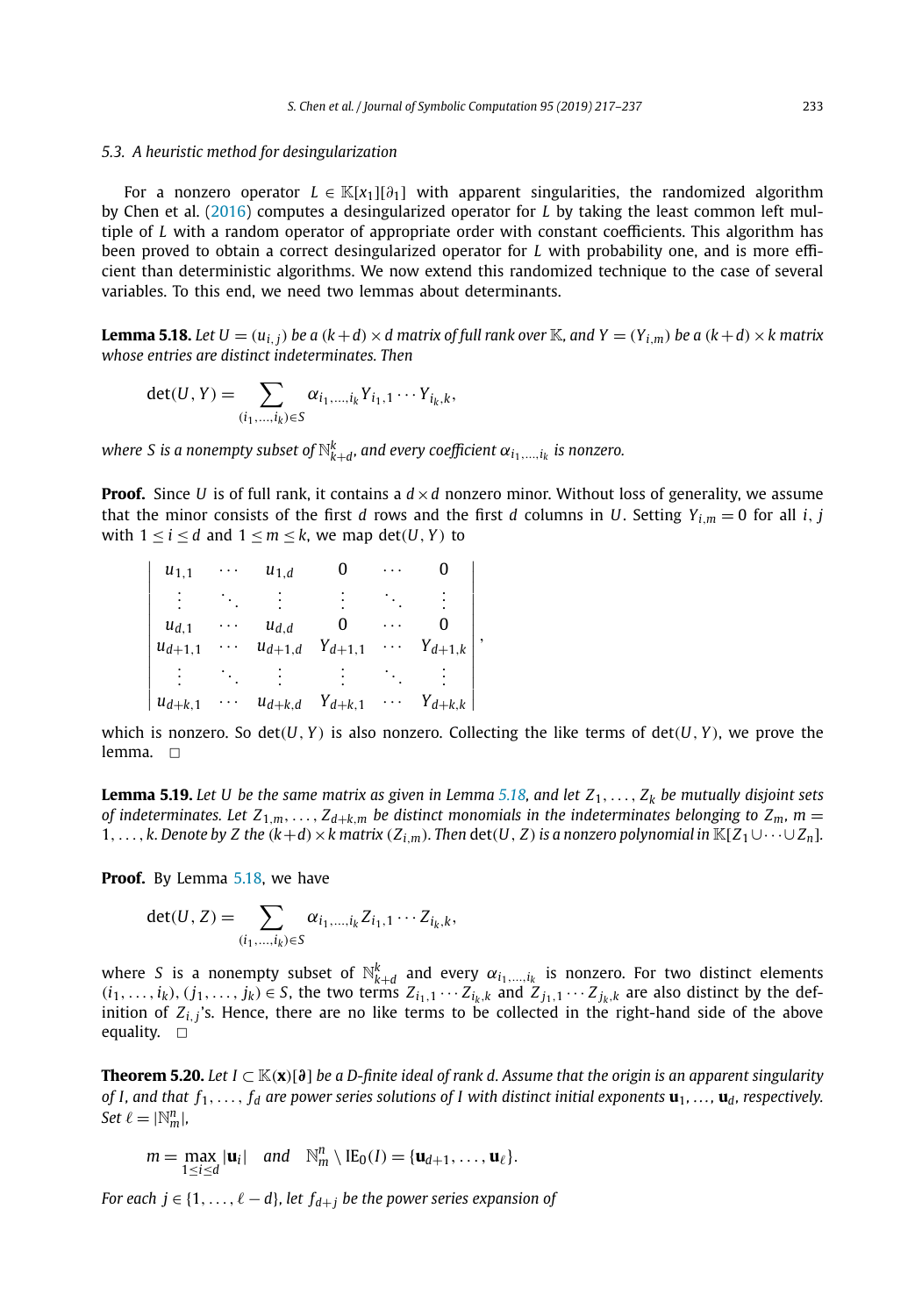<span id="page-17-0"></span> $\exp(z_1, jx_1 + \cdots + z_{n,j}x_n)$ 

around the origin, where  $z_{1,j},...,z_{n,j}$  are distinct constant indeterminates. Furthermore, let  $A=(a_{i,j})$  be the  $\ell \times \ell$  matrix, where  $a_{i,j}$  is equal to the constant term of  $\partial^{\mathbf{u}_i}(f_i)$  for all i,  $j \in \{1, ..., \ell\}$ . Then

- (i) det(A) is a nonzero polynomial in  $\mathbb{K}[z_{1,1},...,z_{n,1},...,z_{1,\ell-d},...,z_{n,\ell-d}].$
- (ii) Let  $c_{i,j}$  be an element of K for all i with  $1 \le i \le n$  and j with  $1 \le j \le \ell d$ . If  $\det(A)$  does not vanish at  $(c_{1,1},...,c_{n,1},...,c_{1,\ell-d},...,c_{n,\ell-d})$ , then the origin is an ordinary point of  $I \cap$  $(\bigcap_{j=1}^{\ell-d} \mathbb{K}(\mathbf{x})[\partial] \{ \partial_1 - c_{1,j}, \dots, \partial_n - c_{n,j} \} ).$

**Proof.** (i) Without loss of generality, we order the initial exponents  $\mathbf{u}_1, \ldots, \mathbf{u}_d$  increasingly with respect to ≺. Then the submatrix consisting of the first *d* rows and first *d* columns in *A* is in an upper triangular form whose elements in the diagonal are all nonzero by (9). Thus, the first *d* columns of *A* are linearly independent over K. Let  $\mathbf{z}_j = (z_{1,j}, \ldots, z_{n,j})$  for all j with  $1 \le j \le \ell - d$ . Then the  $(d+j)$ th column of *A* consists of  $z_j^{\mathbf{u}_1}, \ldots, z_j^{\mathbf{u}_\ell}$ , which are distinct monomials in  $z_j$ . Thus,  $\det(A)$  is nonzero by Lemma [5.19.](#page-16-0)

(ii) Two ring homomorphisms are needed for the proof of the second assertion.

Let  $R = \mathbb{K}[z_{1,1},\ldots,z_{n,1},\ldots,z_{1,\ell-d},\ldots,z_{n,\ell-d}]$ . We define  $\phi$  to be the homomorphism from  $R[[\mathbf{x}]]$ to *R* that takes the constant term of a power series in **x**, which extends the homomorphism from  $\mathbb{K}[[x]]$  to  $\mathbb{K}$  defined in Section [2.3.](#page-3-0) By [\(2\)](#page-3-0),

$$
\forall \mathbf{w} \in \mathbb{N}^n \text{ with } \mathbf{w} \prec \mathbf{v}, \phi\left(\mathbf{\partial}^{\mathbf{w}}(f)\right) = 0 \quad \text{and} \quad \phi\left(\mathbf{\partial}^{\mathbf{v}}(f)\right) \neq 0 \tag{9}
$$

for every nonzero power series  $f \in R[[\mathbf{x}]]$  with initial exponent **v**.

Let  $\psi: R \to \mathbb{K}$  be the substitution that maps  $z_{ij}$  to  $c_{ij}$  for every  $i \in \{1, \ldots, n\}$  and  $j \in \{1, \ldots, \ell - d\}$ . Then *ψ* is a ring homomorphism. We extend *ψ* to a homomorphism from *R* to *R*[[**x**]] by the rule  $\psi(x_i) = x_i$ ,  $i = 1, \ldots, n$ . The extended homomorphism is also denoted by  $\psi$ .

Since the determinant of *A* does not vanish at  $(c_{1,1},...,c_{n,1},...,c_{1,\ell-d},...,c_{n,\ell-d})$ , the determinant of  $\psi(A)$  is nonzero. Let  $g_j = \psi(f_j)$  for  $j = 1, \ldots, \ell$  and let  $B = (b_{ij})$  be the  $\ell \times \ell$  matrix with  $b_{ij} = \partial^{\mathbf{u}_i} g_i$  for all  $i, j \in \{1, ..., \ell\}$ . Then  $\phi(b_{ij}) = \psi(a_{ij})$  for all  $i, j \in \{1, ..., \ell\}$ , because  $\phi \circ \psi = \psi \circ \phi$ and  $\psi \circ \partial_k = \partial_k \circ \psi$  for all k with  $1 \leq k \leq n$ . It follows that  $\phi(B) = \psi(A)$ . Thus,  $\det(\phi(B))$  is nonzero, and so is det(*B*). Accordingly,  $g_1, \ldots, g_\ell$  are linearly independent over  $\mathbb K$  by Lemma [2.5.](#page-4-0)

Set  $I_j=\mathbb{K}(\mathbf{x})[\mathfrak{d}]\left\{\partial_1-\mathfrak{c}_{1,j},\ldots,\partial_n-\mathfrak{c}_{n,j}\right\}$  for all  $j$  in  $\{1,\ldots,\ell-d\}.$  Then  $g_1,\ldots,g_d$  form a basis of sol<sub>E</sub>(*I*), because  $g_i = f_i$ ,  $i = 1, ..., d$ , and  $g_{d+j}$  spans sol<sub>E</sub>(*I<sub>j</sub>*), because  $g_{d+j}$  corresponds to the power series expansion of  $\exp\left(c_{1,j}x_1+\cdots+c_{n,j}x_n\right)$  at the origin for all  $j\in\{1,\ldots,\ell-d\}.$  It follows from Lemma [4.5](#page-9-0) (iii) that  $g_1, \ldots, g_\ell$  form a basis of sol $\mathbb{E}(f)$ , where  $J = I \cap I_1 \cap \cdots \cap I_{\ell-d}$ .

To prove that the origin is an ordinary point of *J*, it suffices to find a basis of sol $_E(J)$  in  $\mathbb{K}[[\mathbf{x}]]$ whose initial exponents are exactly the elements of  $\mathbb{N}_m^n$  by Lemma [4.6.](#page-9-0) Since the power series  $g_1, \ldots, g_\ell$  are linearly independent over K, there exists an  $\ell \times \ell$  invertible matrix *C* over K such that  $(h_1, \ldots, h_\ell) = (g_1, \ldots, g_\ell)C$ , in which  $h_1, \ldots, h_\ell$  have distinct initial exponents. Set  $H = BC$ . Then *H* is the  $\ell \times \ell$  matrix whose element at the *i*th row and *j*th column is equal to  $\partial^{\mathbf{u}_i} h_i$ . Moreover,  $\phi(H)$ is of full rank because  $\phi(H)$  is equal to  $\phi(B)C$ . Suppose that there exists  $h_i \in \{h_1, \ldots, h_\ell\}$  such that its initial exponent **v** does not belong to  $\mathbb{N}_m^n$ . Then **v** is higher than any element of  $\mathbb{N}_m^n$ , because  $\prec$  is graded. In other words,  $\mathbf{u}_i \prec \mathbf{v}$  for all *i* with  $1 \leq i \leq \ell$ . It follows from (9) that the *j*th column of  $\phi(H)$ is a zero vector, a contradiction. Therefore, the initial exponents of  $h_1, \ldots, h_\ell$  are exactly the elements of  $\mathbb{N}_m^n$ .  $\Box$ 

**Algorithm 5.21.** Given a D-finite ideal *I* with the origin being an apparent singularity, compute a primitive Gröbner basis *M* such that  $M \subset I$  and the origin is an ordinary point of the D-finite ideal K*(***x***)*[*∂*]*M*, or return "fail".

 $(1)$  Set  $d := \text{rank}(I)$ .

(2) Compute a set of initial exponent candidates *S* for *I* by the algorithm that is implicit in Theorem [5.6.](#page-12-0)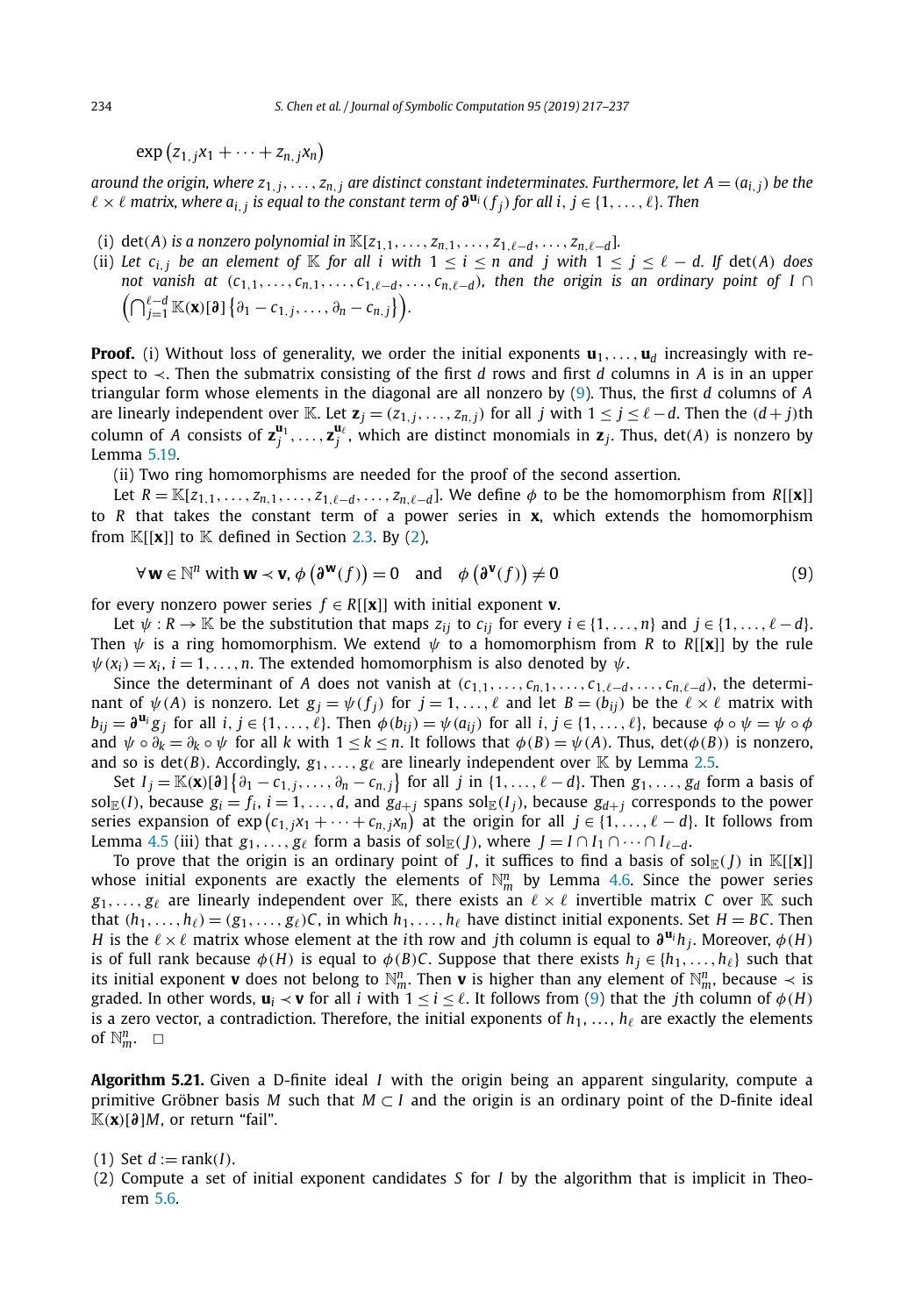- <span id="page-18-0"></span>(3) For each  $B \subset S$  with  $|B| = d$ ,
	- $(3.1)$  set  $m := \max_{\mathbf{u} \in B} |\mathbf{u}|$  and  $\ell := |\mathbb{N}_m^n|$ ;
	- $(3.2)$  choose a point  $\mathbf{c} = (c_{1,1}, \ldots, c_{n,1}, \ldots, c_{1,\ell-d}, \ldots, c_{n,\ell-d}) \in \mathbb{K}^{n(\ell-d)}$ ;
	- (3.3) compute the primitive Gröbner basis  $M_B$  of the D-finite ideal

$$
I\cap\left(\bigcap_{j=1}^{\ell-d}\mathbb{K}(\mathbf{x})[\partial]\{\partial_1-c_{1,j},\ldots,\partial_n-c_{n,j}\}\right);
$$

 $(3.4)$  if the origin is an ordinary point, then return  $M_B$ . (4) return "fail".

The above algorithm clearly terminates. If *B* in step 3 coincides with  $IE_0(G)$  and det(*A*) given in Theorem [5.20](#page-16-0) does not vanish at **c**, then the origin is an ordinary point of the D-finite ideal K*(***x***)*[*∂*]*MB* by Theorem [5.20.](#page-16-0) So it does not return "fail" unless **c** lies on the variety defined by  $det(A) = 0$ . In this sense, the above algorithm succeeds outside of a variety which is not the full space. A feature of the above algorithm is that it is more efficient to compute a Gröbner basis of the intersection of several left ideals, most of which are generated by first-order operators with constant coefficients. Another advantage is that this algorithm is likely to remove all apparent singularities, not just the origin, because almost all choices of *ci,<sup>j</sup>* will also work for apparent singularities at almost any other point. On the other hand, it is not convenient to apply Theorem [5.20](#page-16-0) to determine whether the origin is an apparent singularity, because the above algorithm will always return "fail" if the origin is a singularity but not an apparent one.

**Example 5.22.** Consider the left ideal from Example [4.2.](#page-8-0) Then  $n = 2$ , rank $(I) = 2$  and the origin is an apparent singularity. A set of initial exponent candidates for *I* is  $S = \{(0,0), (0,1)\}$ . Set  $B = S$  and  $\ell = |\mathbb{N}_1^2| = 3$ . Choose  $\mathbf{c} = (19, 23) \in \mathbb{K}^{n(\ell - d)} = \mathbb{K}^2$ . Let  $M_B$  be the primitive Gröbner basis of the left ideal  $I \cap K(\mathbf{x})[\partial]{\partial}$ <sub>1</sub> $\partial_1$  − 19,  $\partial_2$  − 23}. We find that HC( $M_B$ ) = {9 + 11*x*<sub>2</sub>}. It follows from Definition [3.1](#page-5-0) that  $K(\mathbf{x})[\partial M_B \subset I$  for which the origin is an ordinary point.

#### *5.4. Truncating power series solutions at apparent singularities*

When the origin is an apparent singularity of a D-finite ideal, the solution space of the ideal has a basis of power series. We show how to truncate such a basis by the proof of Theorem [4.7.](#page-9-0) To this end, we introduce some new notation.

For a nonzero element *P* ∈ K(**x**)[ $\partial$ ] with HT(*P*) =  $\partial$ **<sup>***P***</sup>, we call <b>p** the *exponent* of *P*. Let *f* =  $\sum_{\mathbf{u} \in \mathbb{N}^n} (c_{\mathbf{u}}/\mathbf{u}!)\mathbf{x}^{\mathbf{u}} \in \mathbb{K}[[\mathbf{x}]]$ . For each **m** ∈  $\mathbb{N}^n$ , set  $\sum_{\mathbf{u} \in \mathbb{N}^n} (c_{\mathbf{u}}/\mathbf{u}!) \mathbf{x}^{\mathbf{u}} \in \mathbb{K}[[\mathbf{x}]].$  For each  $\mathbf{m} \in \mathbb{N}^n$ , set

$$
[f]_{m} = \sum_{u \preceq m} \frac{c_{u}}{u!} x^{u} \in \mathbb{K}[x],
$$

which is called the *truncation* of *f* at **m**. The next lemma enables us to truncate the application of an operator to a power series.

**Lemma 5.23.** Let  $P \in \mathbb{K}[\mathbf{x}][\mathfrak{d}]$  with exponent **p**. Then  $[P(f)]_{\mathbf{m}} = [P([f]_{\mathbf{m}+\mathbf{p}})]_{\mathbf{m}}$  for all  $f \in \mathbb{K}[[\mathbf{x}]]$  and **m** ∈  $\mathbb{N}^n$ .

**Proof.** For  $\mathbf{v} \in \mathbb{N}^n$ , let  $H_\mathbf{v}$  denote the ideal generated by all powers  $\mathbf{x}^{\mathbf{u}}$  with  $\mathbf{u} \succ \mathbf{v}$  in K[[**x**]]. Then  $P(g) \in H_{\mathbf{m}}$  for all  $g \in H_{\mathbf{m}+\mathbf{p}}$  by a direct calculation. Since  $f = [f]_{\mathbf{m}+\mathbf{p}} + g$  for some  $g \in H_{\mathbf{m}+\mathbf{p}}$ , we have  $P(f) = P(\lfloor f \rfloor_{\mathbf{m}+\mathbf{p}}) + P(g)$ . Truncating both sides of the above equality yields the lemma.  $\Box$ 

Recall some notation and results given in the proof of Theorem [4.7.](#page-9-0) Let *I* be a D-finite ideal of rank *d* and *G* ⊂ K[**x**][*∂*] be a finite basis of *I*. Moreover, let *G* contain *k* elements. Assume that the origin is an apparent singularity of *I*. We desingularize the origin to obtain another D-finite ideal *J*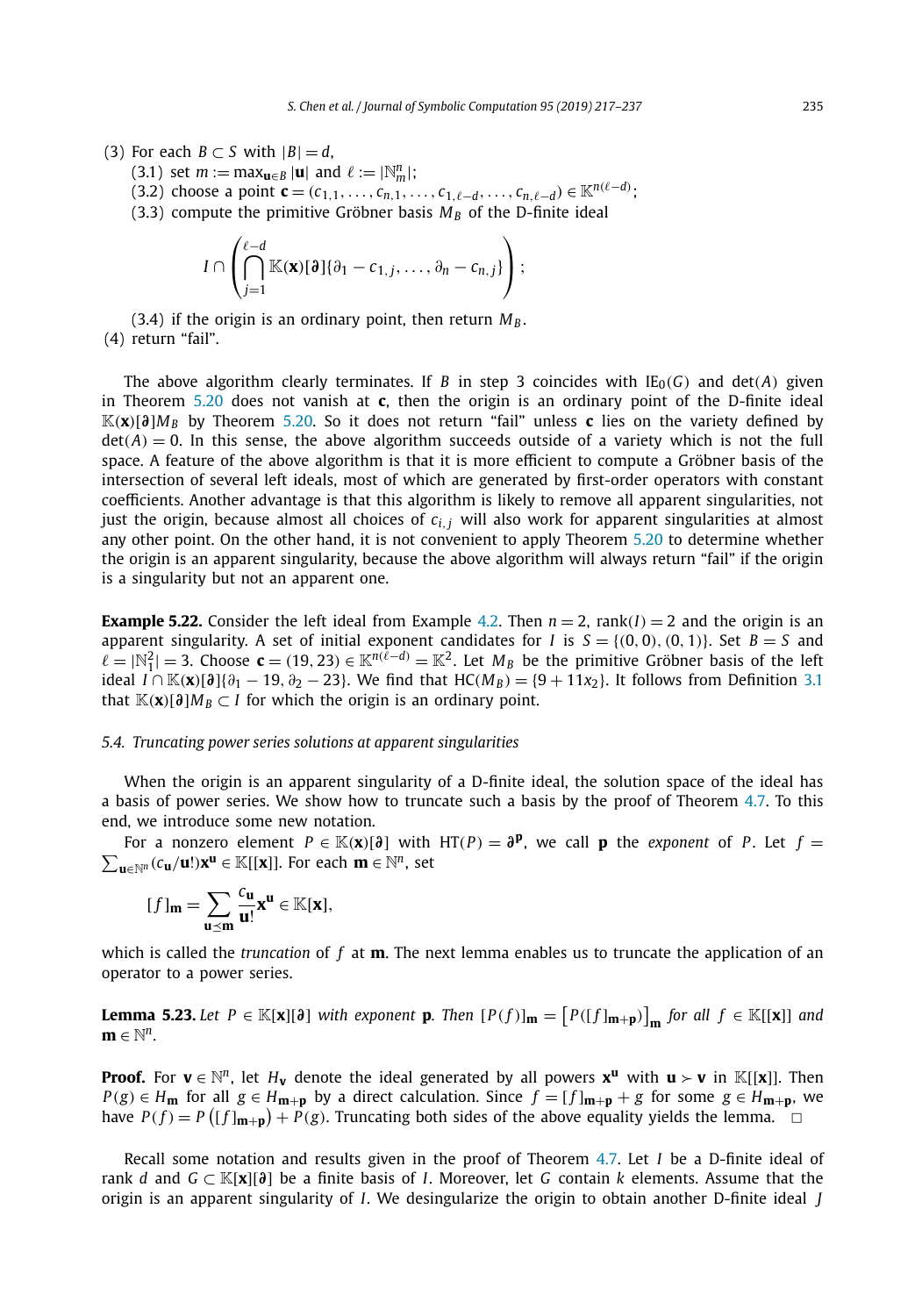contained in *I*. Assume that  $\ell = \text{rank}(I)$  and that *M* is a Gröbner basis of *J*. With the help of *M* and formula [\(4\)](#page-6-0), we can compute any truncations of a basis  $f_1, \ldots, f_\ell$  of sol $\mathbb{E}(J)$ .

For  $z_1, \ldots, z_\ell \in \mathbb{K}$ , we have that  $z_1 f_1 + \cdots + z_\ell f_\ell \in \mathrm{sol}_{\mathbb{F}}(I)$  if and only if

$$
z_1 P(f_1) + \dots + z_\ell P(f_\ell) = 0 \quad \text{for all } P \in G. \tag{10}
$$

The above equations result in a matrix A with infinitely many rows and  $\ell$  columns over K such that the equations hold if and only if  $Az = \tilde{0}$ , where  $z = (z_1, \ldots, z_\ell)^t$ . Moreover, the rank of  $A$  is equal to  $\ell - d$ .

To compute a truncation of power series solutions, we need some submatrices of *A*. For every  $\mathbf{u} \in \mathbb{N}^n$ , let  $B_{\mathbf{u}}$  be the  $k \times \ell$  matrix obtained by equating the coefficients of  $\mathbf{x}^{\mathbf{u}}$  in both sides of (10). By Lemma [5.23,](#page-18-0) the matrix *B***<sup>u</sup>** can be obtained from the equations

$$
z_1 P([f_1]_{\mathbf{u}+\mathbf{p}}) + \dots + z_{\ell} P([f_{\ell}]_{\mathbf{u}+\mathbf{p}}) = 0 \quad \text{for all } P \in G,
$$
\n
$$
(11)
$$

where **p** is the exponent of *P*. For  $\mathbf{v} \in \mathbb{N}^n$ , we denote by  $A_{\mathbf{v}}$  the matrix obtained by stacking submatrices  $B_{\bf u}$  for all  ${\bf u}$  with  ${\bf u} \preceq {\bf v}$ . Since rank $(A) = \ell - d$ , there exists a vector  ${\bf w} \in \mathbb{N}^n$  such that  $A_{\bf w}$  is of rank  $\ell - d$ . We can find a basis  $\mathbf{c}_1, \ldots, \mathbf{c}_d$  of the right kernel of  $A_{\mathbf{w}}$ . Then  $g_1 = (f_1, \ldots, f_\ell) \mathbf{c}_1, \ldots, g_d =$  $(f_1, \ldots, f_\ell)$ **c**<sub>*d*</sub> form a basis of sol<sub>E</sub>(*I*) according to the proof of Theorem [4.7.](#page-9-0) It follows that

$$
[g_1]_{\mathbf{m}} = ([f_1]_{\mathbf{m}}, \ldots, [f_\ell]_{\mathbf{m}}) \mathbf{c}_1, \ldots, [g_d]_{\mathbf{m}} = ([f_1]_{\mathbf{m}}, \ldots, [f_\ell]_{\mathbf{m}}) \mathbf{c}_d.
$$

This idea is encoded in the following algorithm.

**Algorithm 5.24.** Given  $\mathbf{m} \in \mathbb{N}^n$  and a left ideal *I* of rank *d* with the origin being an apparent singularity, compute polynomials  $g_1, \ldots, g_d \in \mathbb{K}[\mathbf{x}]$  such that there exist K-linearly independent power series solutions  $h_1, \ldots, h_d$  of *I* with the property

$$
g_1=[h_1]_{\mathbf{m}},\ldots,g_d=[h_d]_{\mathbf{m}}.
$$

- (1) By Algorithm [5.11,](#page-14-0) compute a primitive Gröbner basis *M* such that the origin is an ordinary point of  $\mathbb{K}(\mathbf{x})[\partial M]$ . And set  $\ell$  to be the rank of  $\mathbb{K}(\mathbf{x})[\partial M]$ .
- (2) Compute  $[f_1]_m, \ldots, [f_\ell]_m$  by *M* according to [\(4\)](#page-6-0), where  $f_1, \ldots, f_\ell$  stand for a basis of sol<sub>E</sub>(*M*).
- (3) Construct a matrix  $A_{\bf w}$  of rank  $\ell d$  by (11) incrementally with respect to  $\prec$ .
- (4) Find a basis  $\mathbf{c}_1, \ldots, \mathbf{c}_d$  of the right kernel of  $A_{\mathbf{w}}$ .
- (5) Return  $([f_1]_m, \ldots, [f_\ell]_m) \mathbf{c}_1, \ldots, ([f_1]_m, \ldots, [f_\ell]_m) \mathbf{c}_d$ .

Note that the algorithm avoids the (possibly expensive) computation of the Weyl closure *I* ∩ K[**x**][*∂*], which might lead to an alternative method for computing the power series solutions of *I*.

**Example 5.25.** Consider the D-finite ideal *I* generated by  $G_1 = x_2\partial_2 + \partial_1 - x_2 - 1$  and  $G_2 = \partial_1^2 - \partial_1$ . Then rank $(I) = 2$  and the origin is an apparent singularity of *I*. We compute a power series basis of sol<sub>E</sub>(*I*) truncated at **m** = (0, 2). Recall that the term order is graded lexicographic with  $x_1 \prec x_2$ .

- (1) Let *M* be the primitive Gröbner basis of the left ideal *J*, where *J* is the intersection of *I* ∩  $\mathbb{K}(\mathbf{x})[\partial]\{x_1\partial_1 - 1, \partial_2\}$ . The origin is an ordinary point of *J* and rank $(J) = 3$ .
- (2) By formula [\(4\)](#page-6-0), we obtain a power series basis of sol<sub> $\mathbb{R}(I)$ </sub> truncated at **m**, which consists of  $p_1 = [\exp(x_1 + x_2) - x_1 - x_2 \exp(x_2)]_{\text{m}}, p_2 = x_1$  and  $p_3 = [x_2 \exp(x_2)]_{\text{m}}$ .
- (3) A straightforward calculation yields

$$
A_{\mathbf{0}} = \begin{pmatrix} 1 & -1 & 0 \\ 0 & 0 & 0 \end{pmatrix},
$$

which is of rank one. A basis of its right kernel is  $\{(1, 1, 0)^t, (0, 0, 1)^t\}$ . It follows that a power series basis of sol $E(I)$  truncated at **m** is

$$
\{[\exp(x_1+x_2)-x_2\exp(x_2)]_{\mathbf{m}}, [x_2\exp(x_2)]_{\mathbf{m}}\}.
$$